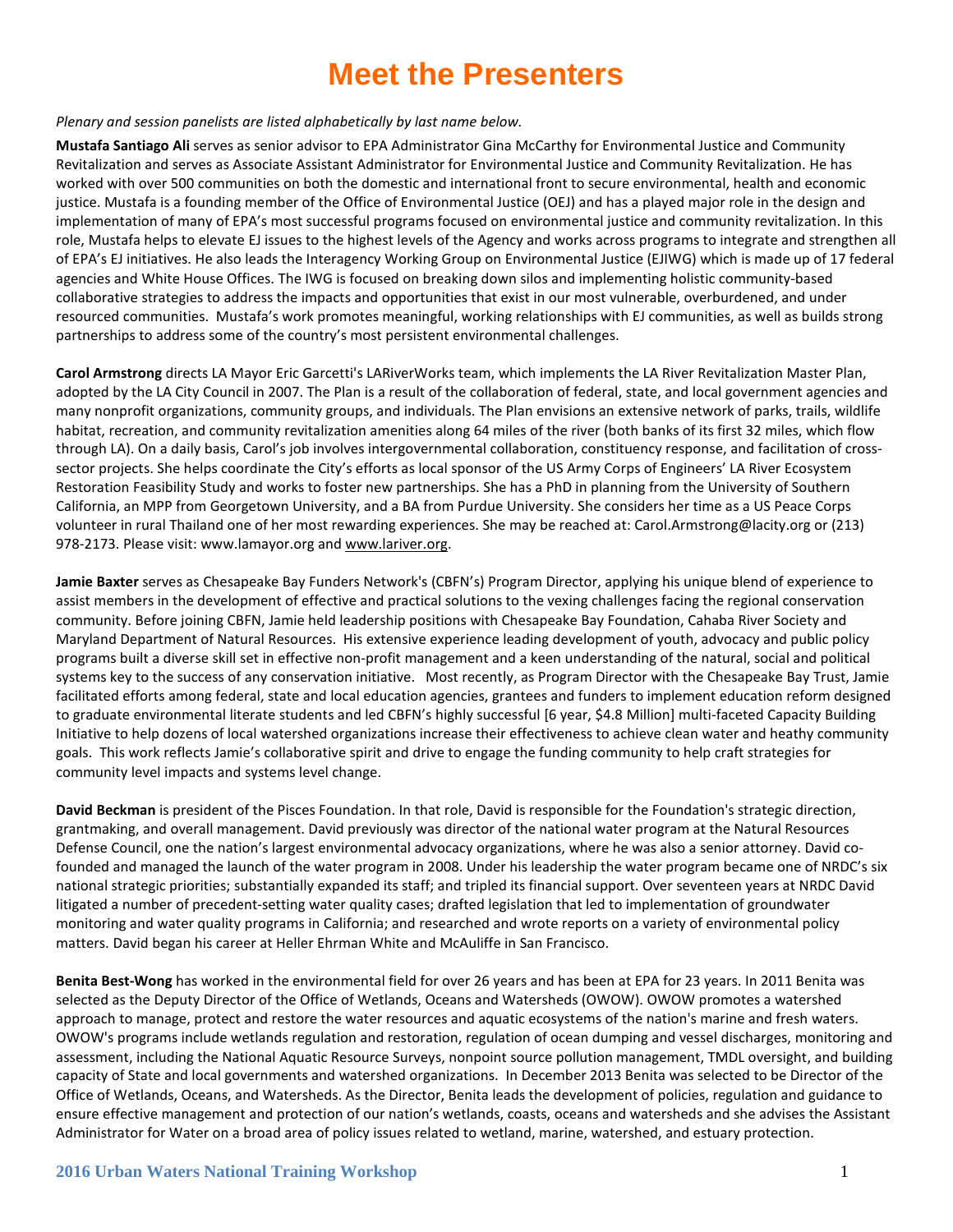**Sharon Bradley** founded Bradley Site Design in 1994 and has been designing spaces for communities, prominent public places and institutions of cultural and historic significance in the Washington DC area for over thirty years. She is committed to creating sustainable landscapes that seamlessly mesh sound engineering with inspiring design to give character and vitality to urban spaces. Sharon serves on several sustainability-focused boards, co-chaired the 2015 DCBIA Community Improvement Day efforts, and has been the recipient of the DC Mayor's Environmental Excellence Award, a Wintergreen Award for sustainable educational projects, and two of the seven design awards for her teams' Green Infrastructure Challenge projects for DC Water. At BSD Sharon has developed a unique business model that addresses social, economic and environmental issues for a more comprehensive and quantified approach to design.

**Michael Brady** is the Director of Special Projects & Governmental Relations at the South Bronx Overall Economic Development Corporation (SoBRO). In his capacity at SoBRO, Brady oversees the agency's environmental and land use program implementation including three (3) NYS Brownfield Opportunity Areas (BOA) – Port Morris, Harlem River; Port Morris, East River; and Eastchester, the EPA Area-Wide Study for the Bronx River - Sheridan Expressway, partnerships with the NYS Department of Environmental Protection, NYC Economic Development Corporation, and the Real Estate Advisory Services Program with the City of New York Mayor's Office of Environmental Remediation working with Brownfield clients in Brooklyn and Staten Island. Brady manages interagency environmental programs including green roof installation, eco-friendly social entrepreneurship programs, and ReFIT for existing industrial businesses. Mr. Brady works in conjunction with SoBRO senior leadership to pursue and achieve strategic objectives pertaining to community and economic development strategies including industrial business zone development, small business services, and youth and adult education programming. Brady leans on his experience in governmental relations to provide the leadership and expertise to forge and sustain relationships with City, State, and Federal policy makers and influencers while also implementing the agency-wide legislative agenda and budgetary goals.

**Elise Bruner** is the Community Organizer at Blue Water Baltimore. She seeks to better understand the issues that urban communities face and how stormwater remediation strategies can address them. By building relationships, offering training, and connecting community partners to resources, she hopes to incorporate water quality as an important component of quality of life for Baltimore City residents. Elise holds a Masters of Public Policy, focusing on Urban Policy, from the University of Maryland, Baltimore County (UMBC).

**Dennis Chestnut** is a native Washingtonian, and is a lifetime resident of Ward 7 located in the far-northeast section of the city. Dennis is a master carpenter and educator by profession, but his dedication to youth development, community improvement and civic duty has led to his involvement with many conservation projects and enriching experiences. He is also a lover of the outdoors, has a passion for conservation and the environment, and has advised many community, business and government leaders on civic ecology and civic engagement issues. Growing up in the far-northeast section of Washington, DC, Dennis became connected to the many green spaces, parks, streams, and the Anacostia River. Dennis is founding executive director of Groundwork Anacostia River DC, co-founder of the Center for Green Urbanism (a green business incubator), and chairman of the Friends of Watts Branch (a subwatershed organization).

**Carrie Clingan** is the Program Director for Community Stewardship and Youth at the National Fish and Wildlife Foundation (NFWF). She has a bachelor's degree in fine art, a master's of public policy and 9 years' experience in working on national and local conservation issues with a focus on stewardship and urban conservation. Carrie directs the Five Star and Urban Waters program and partnership at NFWF, where she manages the federal and corporate relationships, develops grant slates and awards funds, creates and monitors budgets, supports partnership development, tracks funding and reports on program priorities and outcomes. In addition to the Five Star and Urban Waters program, Carrie also directs NFWF's youth programs and partnership with Wells Fargo to support the Foundation's priority of engaging people in conservation.

**Dana Coelho** is the Urban & Community Forestry Program Manager at US Forest Service.

**Chante Coleman** is the Deputy Director for the Choose Clean Water Coalition. The Coalition is an organization of over 215 nonprofits advocating for the restoration of the thousands of the Chesapeake Bay. Chante coordinates policy and serves as the on-theground leader for the Coalition's public campaigns. Chante spearheads the Coalition's environmental justice and diversity, equity, and inclusion work. Previously, Chante worked as a Field Organizer for the California Democratic Party in an effort to re-elect Congressman Scott Peters. Prior to that, she attended California Western School of Law where she graduated Cum Laude and completed a one year internship in the legal clinic at San Diego Coastkeeper focusing on public health harms; the Clean Water Act/water pollution; threats to species in San Diego; expanding enforcement in marine protected areas; and water recycling/drought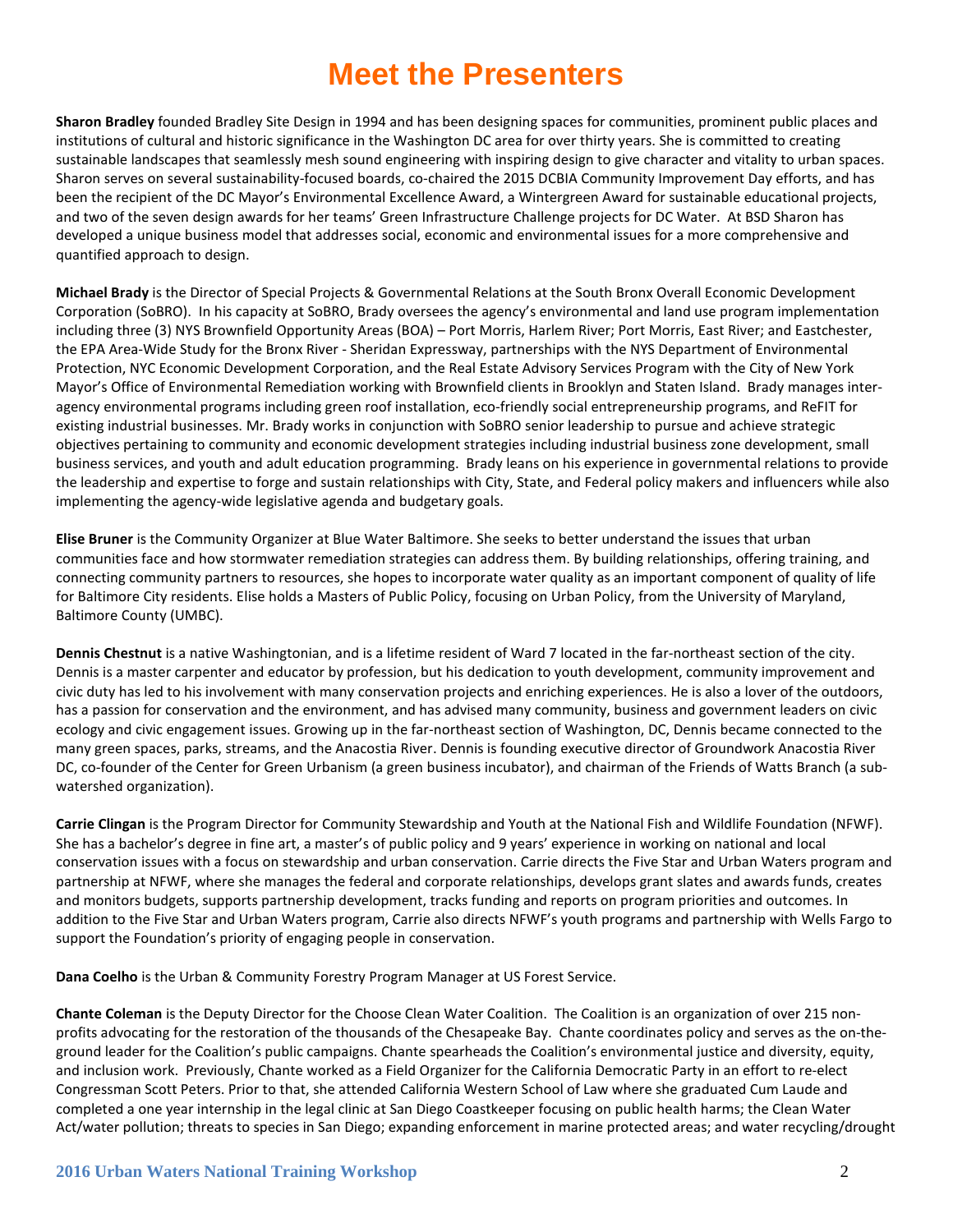initiatives. Chante has her bachelor's degree in Sociology from Princeton University. A San Diego native, Chante enjoys surfing, scuba diving, and traveling.

**Leslie Cox** is the Environmental Stewardship Program Manager for Southern Company. Leslie is responsible for managing environmental stewardship and stakeholder engagement activities to advance her Company's environmental reputation and brand – nationally and regionally. Southern Company is America's premier energy company with electric utilities in four states, natural gas distribution utilities in seven states, a competitive generation company serving wholesale customers across America, as well as fiber optics and wireless communications. With over 25 years of experience collaborating on community-based environmental issues on both the regulatory and business side, she has successfully developed and led public-private partnerships widely recognized as models for similar efforts. Prior to joining Southern Company in 2001 to develop its strategic stewardship program, she worked on air regulatory and policy issues for Region 4 EPA. She received a B.S. from Vanderbilt University for her interdisciplinary work in environmental studies, is a 2006 National Conservation Leadership Institute alumnae, and has served in several leadership roles for professional and business associations.

**Lance Davisson** has served on the National Urban and Community Forestry Advisory Council (Council) since January 2012 and was appointed as Council Chair in November 2015. Lance is owner and principal consultant at *The Keystone Concept (TKC), LLC* in Boise, Idaho. As a natural resource professional for the past 16 years, he has worked in both public and private sectors, serving clients with an emphasis on developing sustainable projects and programs that have a positive impact on community and the environment. Lance has been fortunate to work with Urban Waters partners and projects at a variety of scales. Through *TKC, LLC*, Lance is currently Project Manager for the South Platte Natural Capital Assessment in Denver, CO. As Council Chair, he works together with USDA and the US Forest Service to further coordination of Federal Programs and the Urban Waters Partnership is one of the greatest success stories from these collaborative efforts.

**Lois DeBacker** is a Managing Director at The Kresge Foundation where she leads the Foundation's Environment Program, which is focused on helping communities build their resilience in the face of climate change. Lois joined Kresge in February 2008. Lois' prior experience includes more than 16 years at the C.S. Mott Foundation in a series of Program Department positions of progressive responsibility. Before joining Mott, Lois worked for ten years in Michigan state government in policy development and program management capacities. Lois received her Bachelor of Arts degree in Political Science from the University of Michigan and a Master of Public Affairs degree from Princeton University's Woodrow Wilson School of Public and International Affairs. Her graduate work focused on urban and domestic policy. Lois is the recipient of the 2015 Nicholas P. Bollman Award from the Funders' Network for Smart Growth and Livable Communities. She has served on a variety of nonprofit boards.

**Richard Dolesh** serves as the Vice President for Conservation and Parks. He is responsible for development and implementation of national policy and initiatives related to conservation, environmental stewardship, and parks. Rich worked 30 years in parks, outdoor recreation, and natural resource management at the local and state level in Maryland prior to coming to NRPA. His recent work includes participating on the steering committee for the national Guidelines for Nature Play and Learning Places and exploring methods to implement green infrastructure solutions for stormwater management. Rich represents NRPA on a number of coalitions and advisory groups and is a frequent contributor to NRPA's *Parks and Recreation Magazine.* He has written numerous articles on parks and natural resources in a number of publications including *The Washington Post* and *National Geographic Magazine*.

**Dave Evans** is currently (since Fall 2013) been Deputy Director of the Office of Wetlands, Oceans and Watersheds at EPA Headquarters. In this position, he provides primary attention to internal office management functions for the office of 110+ staff. Prior to becoming OWOW's Deputy, for eight years he was Director of the Wetlands Division, where he led EPA's Section 404 regulatory program as well as the Agency's efforts to build wetland partnerships and enhance State/Tribal wetlands programs. Dave has been with EPA since 1983, when he moved from his initial Presidential Management Intern program assignment with the Dept. of Army to EPA's wastewater treatment grants program. In 1987 he shifted to the Budget Division, as the Agency's water quality budget analyst following enactment of the 1987 Water Quality Act amendments of the Clean Water Act. In 1989 he began a series of leadership positions in the Superfund and Oil Spills programs, where he worked until his 2005 move to the Wetlands Division.

**Derrick Evans** is the Director of Turkey Creek Community Initiatives and Managing Advisor to the Gulf Coast Fund for Community Renewal and Ecological Health. Since 2001, Derrick has worked to help protect and revitalize his coastal Mississippi community and sister communities throughout the region. Derrick is a direct descendant of the former slaves who were the first to settle Turkey Creek, and left his life as a history professor in Boston when his ancestors' graves back home were bulldozed for development. He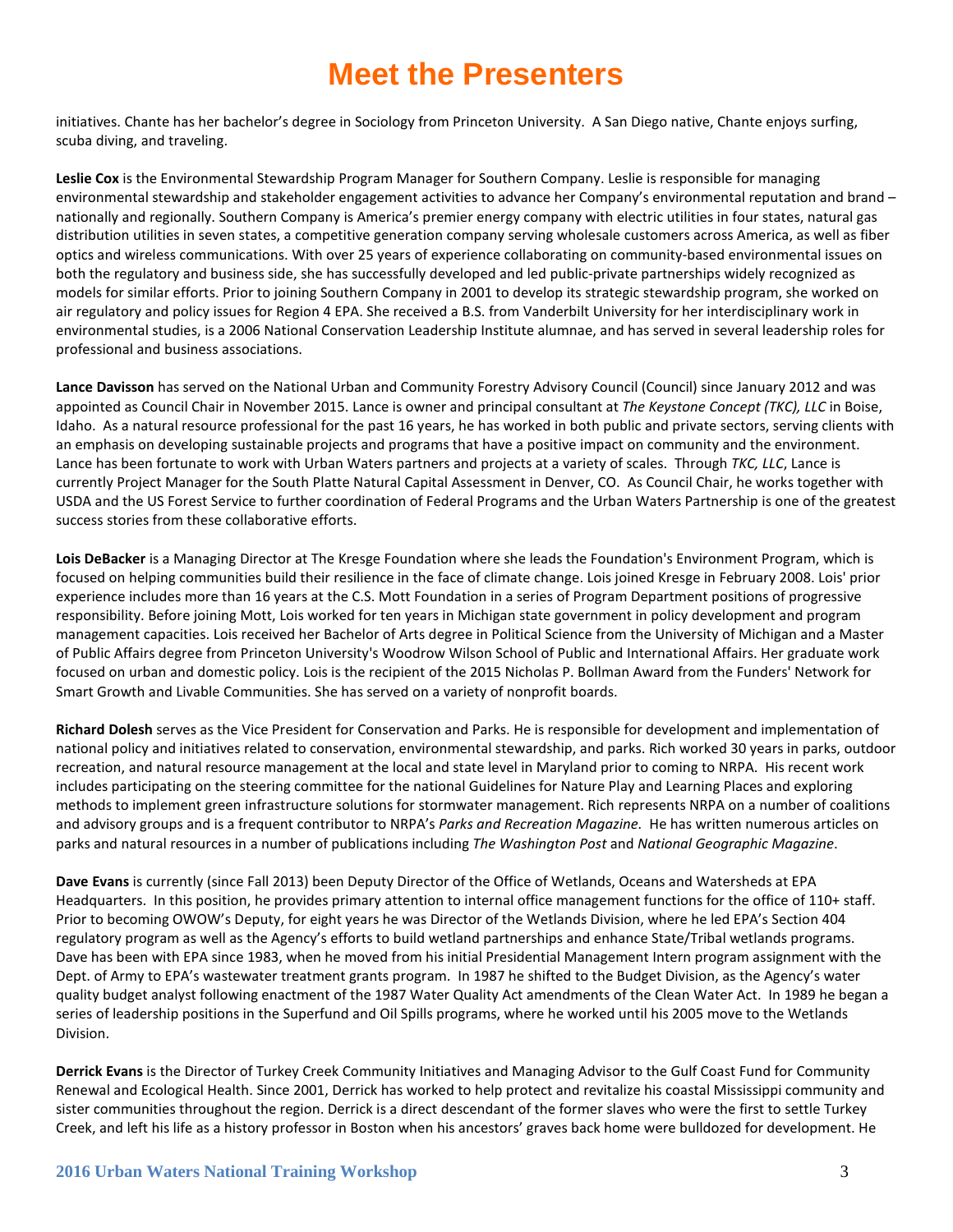founded Turkey Creek Community Initiatives in 2003 with a mission to "conserve, restore, and utilize the endangered cultural, historical and ecological assets" of his native community and watershed. When Hurricane Katrina, and then Rita, came along, Derrick put his entire life on hold to help his community in Gulfport, Miss. recover. When the BP disaster struck, Derrick was again at the forefront of the support efforts, traveling from town to town across the Gulf to meet with the people in impacted communities. He was appointed administrator of the Gulf Cost Fund, where he helped direct millions of dollars to the small groups impacted most by Katrina and the BP Disaster. A critically acclaimed documentary film called Come Hell or High Water: The Battle for Turkey Creek, chronicles Derrick's struggle for justice in his coastal Mississippi community.

**Sheila E. Frace** is Deputy Director of EPA's Office of Wastewater Management. Her Office has broad responsibility for: Water Infrastructure finance, Wastewater permitting under the Clean Water Act, EPA's WaterSense program, and various other partnership and technical assistance programs supporting state and local water programs, including green infrastructure. Ms. Frace has worked on water issues at EPA for 32 years, managing the development of technology-based regulations for industrial wastewater, implementing regulations through permitting and enforcement, managing environmental funding programs, and encouraging the adoption of non-regulatory solutions through partnership programs and technical assistance. Notable accomplishments include launching the WaterSense program (which has saved 1.5 trillion gallons of water and an estimated 212 billion kWh of energy,) leading implementation of EPA's largest funding program under the American Recovery and Reinvestment Act, and promulgating regulations that have reduced annual water pollutant loadings by 100's of millions of pounds each year. Ms. Frace holds a bachelor's degree in Environmental Engineering from Penn State, and received the Presidential Rank of Meritorious Executive in the Senior Executive Service in 2004.

**Naomi Friedman** works in the Office of Economic Resilience at the U.S. Department of Housing and Urban Development. At HUD, Naomi manages a portfolio of regional planning and community challenge grants, coordinates sustainability work on the regional and field level, and helps lead communications activities for the office. Prior to coming to HUD, Naomi worked at the Metropolitan Washington Council of Governments, the National Association of Regional Councils, NACo (the National Association of Counties), and some energy and environmental groups. Naomi has a masters degree in Urban and Environmental Policy from Tufts University.

**Florence Fulk**, PhD, is a Task Lead in the U.S. Environmental Protection Agency's (EPA's) Sustainable and Healthy Communities Research Program, where she promotes the use of HIA in both policy and community decision-making. She is co-lead of four EPAled HIAs; is facilitating several initiatives within EPA on the use of HIA in NEPA reviews, environmental justice, and cumulative risk assessment; and is supporting HIA efforts through the National Prevention Council. Florence has worked with EPA since 1990 and prior to her work with HIA she gained extensive experience with the application of experimental design and statistical analysis of data across numerous scientific disciplines, including ecology, biology, microbiology, engineering, chemistry, and quality assurance. Dr. Fulk received her B.S. in Mathematics from Xavier University, M.S. in Statistics from Miami University, and a Ph.D. in Epidemiology from the University of Cincinnati.

**Robert García** engages, educates, and empowers communities for equal access to public resources. He is the Founding Director and Counsel of The City Project, a non-profit civil rights and environmental justice team based in L.A. The City Project has led community efforts to green communities of color and low income communities, improve public health, promote climate justice, create green jobs - and avoid displacement as communities become greener, more desirable and more expensive. The City Project's chapter on "The Children of the L.A. River" is forthcoming in the Smithsonian book Reclaiming the Edge: Urban Waters and Civic Engagement. Hispanic Business Magazine named him one of the 100 most influential Latinos in the U.S., and PODER one of the top 100 Latino green leaders.

**Jacqueline Goodall** has served as mayor of the Town of Forest Heights since 2011 and served as councilperson from 2007 - 2011. Under her leadership the town has moved to the forefront of sustainable practices and established itself as a "green" municipality. She works locally and nationally to bring awareness, to communicate, and to educate elected officials and the community of environmental requirements and responsibilities that they have, as well as highlighting environmental injustice. A graduate of Indiana State University (Gary) School of SPEA with a degree in Urban Development and Planning, received her Watershed Steward Certification from the Anacostia Watershed Society and most recently received her certification in Public Administration from Prince Georges Community College. Goodall was the 2011 recipient of the Chesapeake Bay Trust's Ellen Fraites Wagner (Steward of the Year) Award. She is currently a board member for the Forest Heights-Oxon Hill Community Development Corp., a member of the EPA Local Government Advisory Council, President of the Maryland Black Mayors Inc., and a Trustee member of the African American Mayors Association.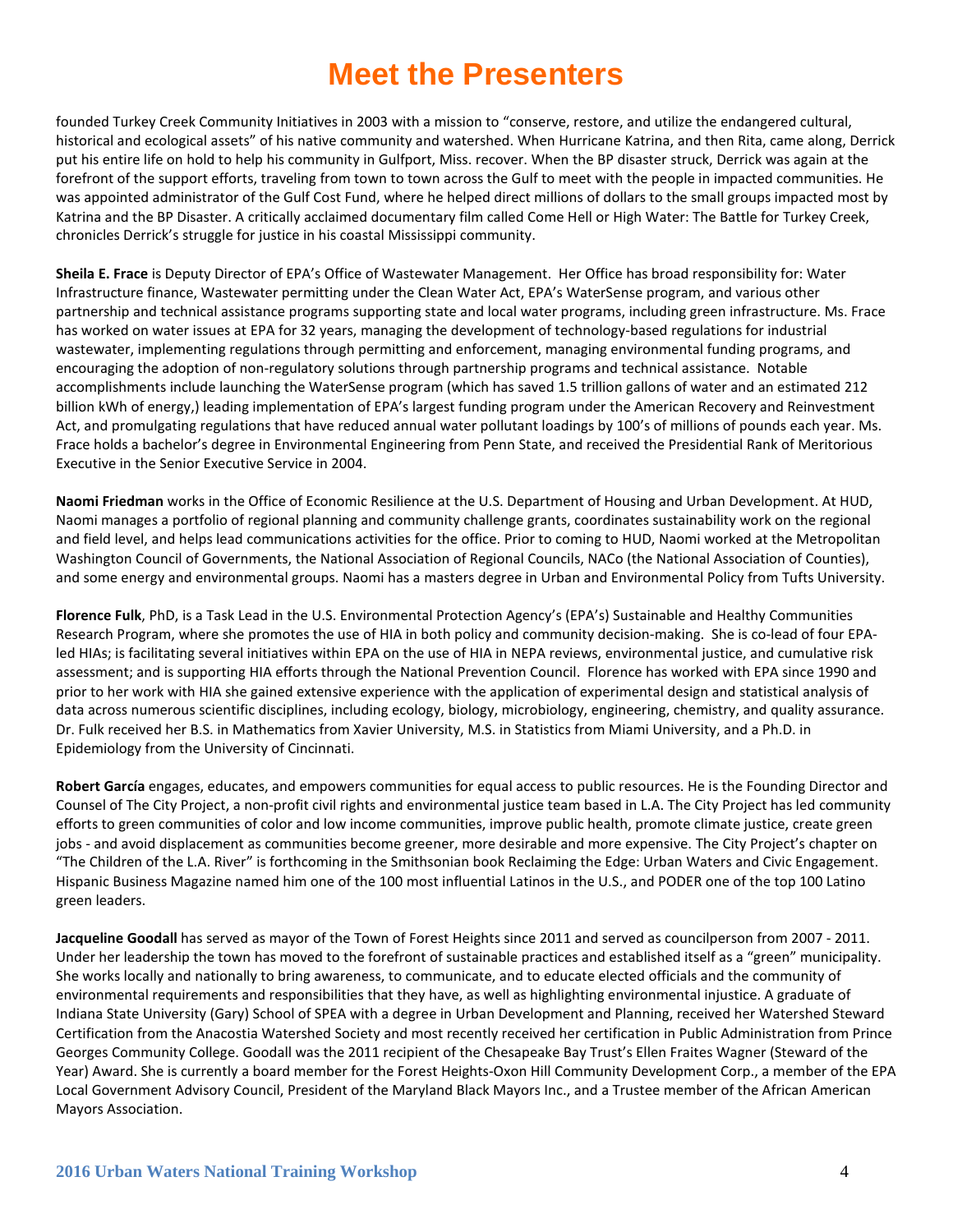**Judson Greif** is Deputy Director of the US Water Alliance. Judson has almost two decades of experience in managing policy advocacy campaigns on issues including health care, education, and infrastructure. Prior to the US Water Alliance, Judson managed the infrastructure financing policy group at K&L Gates, LLP, an international law firm in Washington, DC. In this role Judson successfully advocated for the legislation of multiple innovative infrastructure proposals and worked closely with stakeholders on the implementation of tax and finance incentives for public infrastructure projects. He has authored legislative proposals to increase capital flow for infrastructure financing and development, and works regularly with myriad stakeholders on the development and implementation of new strategies. Judson holds a Master's in Business Administration from the University of Washington and a BA from the University of Puget Sound.

**Peter Grevatt** is the Director of the Office of Ground Water and Drinking Water. The Office of Ground Water and Drinking Water in collaboration with states, tribes and its many stakeholders, is responsible for safeguarding America's drinking water. He is responsible for the development and implementation of national drinking water standards, oversight and funding of state drinking water programs and the implementation of source water protection and underground injection control programs to protect public health nationwide. Prior to joining the OGWDW in October of 2012, Peter Grevatt served as the Director of the Office of Children's Health Protection and served as the Senior Advisor to EPA's Administrator for Children's Environmental Health. Peter has held leadership roles in EPA's national hazardous waste and water quality programs.

**Dr. Erica L. Holloman** earned a B.S. in Marine and Environmental Science and a M.S. in Biology with a concentration in Environmental Science from Hampton University. She earned her Ph.D. from the School of Marine Science at the College of William & Mary, Virginia Institute of Marine Science (VIMS). Dr. Holloman's area of expertise lies in the field of marine science, environmental risk assessments (human and ecological), community-based participatory research (CBPR), and environmental justice. She currently volunteers as Coalition Coordinator for the Southeast CARE Coalition, a broad, grassroots, community-based alliance created to address environmental concerns in the Southeast Community of Newport News, Virginia. Dr. Holloman is also the founder and CEO of Ayika Solutions, Inc, an environmental consulting firm focused on providing scientifically sound, communityspecific, and socially relevant environmental information. Her interest in Urban Waters issues lies in those sacred spaces where science and authentic community engagement merge into implementable solutions.

**David R. Ives** serves as the Planning/Sustainability Coordinator for the U.S. Economic Development Administration (EDA) within the U.S. Department of Commerce. David coordinates EDA's Planning Program, with a particular focus on helping communities and regions develop effective long-term economic development strategies. In addition, as the principal connection point for EDA's role in environmentally-sustainable development, David crafts sustainability policy and oversees "green" program implementation, technical assistance, information tracking and dissemination, outreach/coordination, and program evaluation. David is a founding member of the Urban Waters Federal Partnership, and strongly believes that healthy and accessible urban waterways are an important asset in many regional economic ecosystems – and can serve a catalytic role in local economic revitalization.

**Dan Jirón**, a long time USDA Forest Service employee, assumed the position of acting Associate Chief of Forest Service in Washington, DC on June 13. Prior to this assignment he most recently served as the Regional Forester for the Rocky Mountain Region since 2012 where he oversaw 22 million acres of national forests and national grasslands throughout Colorado, Kansas, Nebraska, South Dakota and Wyoming.

**Natalie Johnson** is the Urban Waters Ambassador to the Northwest Indiana Urban Waters Federal Partnership location. Funded by the U.S. Forest Service, her position is housed at Purdue University Northwest, Calumet Campus, where she coordinates federal, state and community partners involved in the local Urban Waters Partnership, as well as engages college students in regional water quality, quantity, and access efforts. Natalie has been working on water quality efforts and environmental community outreach for the last twelve years. Natalie holds a Bachelor of Science in Biology and a Bachelor of Science in Secondary Education, emphasis Biology, from the University of Missouri—St. Louis. She also holds a Master of Science in Natural Resources and Environmental Sciences from the University of Illinois Urbana-Champaign.

**Sabrina Johnson** leads US EPA Office of Transportation & Air Quality's (OTAQ's) Near- port Community Capacity Building Project and played a principal role in planning the *National Conversation on Ports* webinar listening sessions and the *National Port Stakeholders Summit*. She also participates on the Environmental Justice Interagency Workgroup Goods Movement Committee. In addition, Sabrina has served as policy staff lead for airport air quality issues including research efforts to characterize aviation emissions. Her community-focused work includes projects associated with the Partnership for Sustainable Communities, the America's Great Outdoors Initiative, and the Community Action for a Renewed Environment (CARE) program. Sabrina joined EPA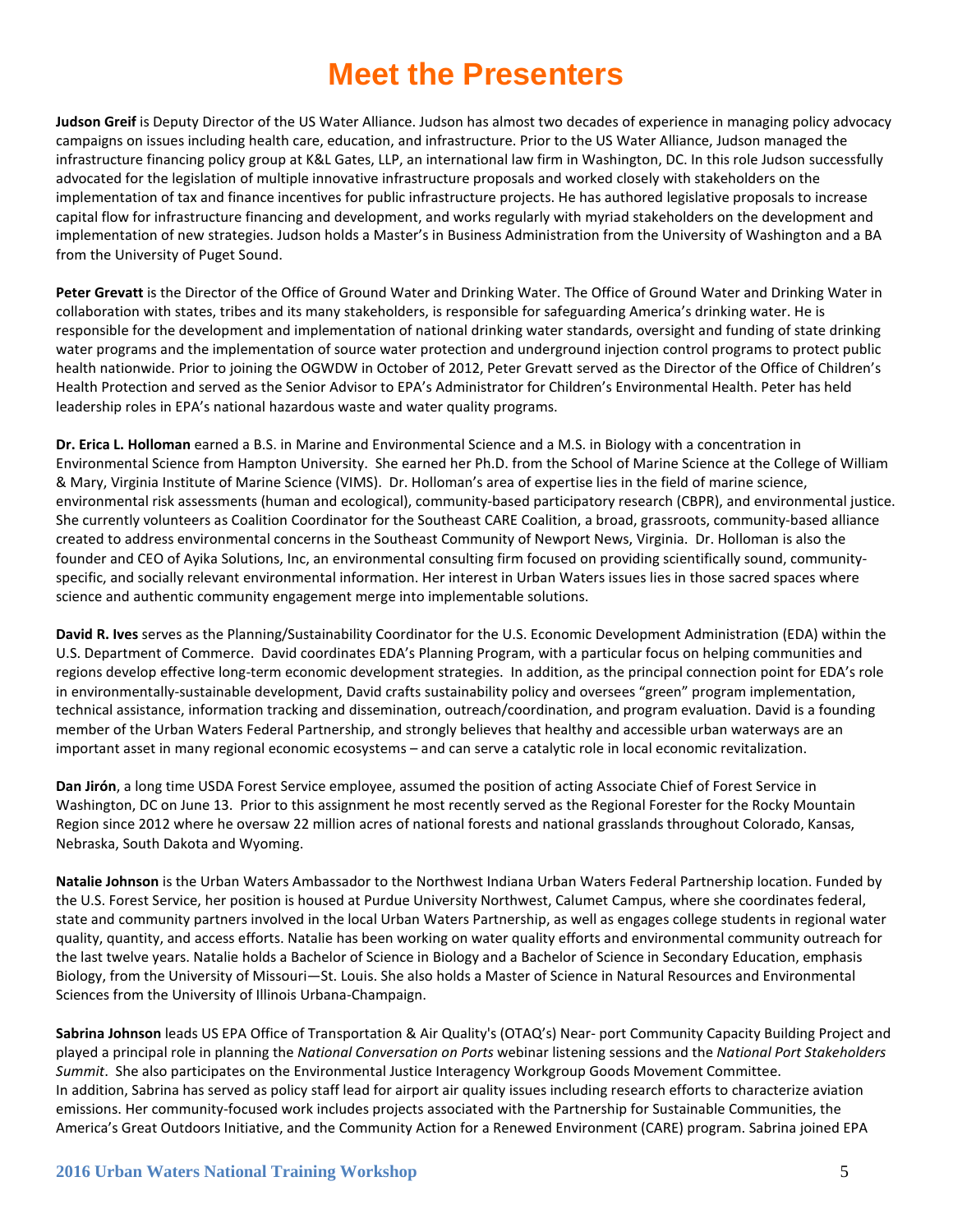after working on environmental issues in the electronics manufacturing sector where she held positions including Manufacturing Development Engineer and Corporate Environmental, Health and Safety Program Manager, earning distinctions for environmental leadership. Sabrina earned a B.S. degree in Chemical Engineering from The Johns Hopkins University, and is certified in Alternative Dispute Resolution.

**Dr. Cassandra Johnson Gaither** is a Research Social Scientist with the Integrating Human and Natural Systems research group in Athens, GA. Dr. Gaither's research focuses on socially vulnerable populations and their engagement with natural resources such as wildland recreation areas, human community exposure to wildfire, climate change, and heirs' property across the U.S. South. She is currently examining the environmental justice implications of tree distribution in the City of Atlanta and is conducting a baseline assessment of social stressors in two communities comprising Atlanta's Proctor Creek Watershed.

**Dwane Jones**, Ph.D., is the Director of the Center for Sustainable Development at the University of the District of Columbia, a division of the College of Agriculture, Urban Sustainability, and Environmental Sciences (CAUSES). Dwane and his colleagues conduct research and teach courses in Urban Sustainability, Urban Design, Urban Planning, Public Policy and Health, Research and Ethics and Low Impact Development. He has degrees in Urban Planning, Environmental Planning, and Urban Design. Dwane's interests in Urban Waters issues includes water quality, community health, and economic enhancement through transformations in the built environment.

**Leslie Jones** has worked in conservation for more than two decades. Prior to joining the Obama Administration at the Department of Agriculture, she was General Counsel for The Wilderness Society. She is a graduate of Vermont Law School. She grew up on both coasts, in California and Maine, and now lives in Virginia.

**Sven-Erik Kaiser** leads the water, pesticides and toxics team in EPA's congressional affairs office. Before working on congressional affairs, Mr. Kaiser coordinated policy and research for the EPA Brownfields Program. Mr. Kaiser also worked at EPA in the Superfund Revitalization Office, the Superfund Enforcement Office, and the Federal Facilities Restoration and Reuse Office. He has also worked at the U.S. Department of Justice, in a Congressional office, and for the State of New York. Mr. Kaiser earned J.D. and B.A. degrees from Syracuse University and an M.P.A. from the Maxwell School of Citizenship and Public Affairs.

**Adam Kent** is a Program Officer in the Washington, DC office of the Local Initiatives Support Corporation (LISC). There, he is the lead Program Officer responsible for LISC's \$50 million Elevating Equity Initiative, a commitment LISC has made to help foster equity, inclusiveness, and an improved quality of life in the neighborhoods surrounding the future 11th Street Bridge Park. He also provides technical assistance, such as project management and data analysis, as well as grant management for LISC partners, helping these local nonprofits grow their capacity. Past and current partners include the 11th Street Bridge Park and its Equitable Development Plan, Martha's Table, and the Skyland Workforce Center. Adam is also responsible for expanding LISC's corridor-specific investment strategies to include a more intentional approach to economic and small business development. Adam analyzes budget and legislative changes that affect community development in the District, and conducts data analysis and mapping to further inform LISC's investment decisions. Prior to joining LISC, Adam worked as a high school math teacher in DC Public Schools and as a researcher at the Urban Institute. He holds a BA in Economics from Macalester College, a MA in Teaching from American University, and a MPA from Princeton University.

**Hannah Kett** is the Development and Communications Manager for the Duwamish River Cleanup Coalition / Technical Advisory Group. In this role, she coordinates external communications and outreach events, collaborates with the community and staff to seek funding, and provides support to ensure the success of DRCC/TAG's programs and work. Hannah has worked in sustainability and neighborhoods since her college days. Living in a urbanized city surrounded by water and working on a river heavily impacted by urbanization, the subject of urban waters is close to her heart – specifically how we can push for cleaner waters for everyone and how we can better ensure that those living around these waters have equitable access for their enjoyment and health.

**Dr. Marva King** is the Senior Policy Advisor to the Director of the Environmental Protection Agency (EPA)'s Office of Environmental Justice (OEJ), and, to the Assistant Associate Administrator and Senior Advisor for EJ and Community Revitalization to the EPA Administrator. Dr. King worked in the Office of Air and Radiation (OAR) as their EJ Coordinator and served as the main point of contact for the Agency's Community Action for a Renewed Environment (CARE) Program. Historically, she worked in OEJ managing the first EJ Collaborative Problem-Solving Cooperative Agreement Program and the National Environmental Justice Advisory Council. Her connections include stakeholders from community groups, business/industry, state/local/tribal government, academia, nongovernmental organizations, and federal agencies. Awards include the 2010 Child Health Advocate Award, the EPA 2010 Gold Medal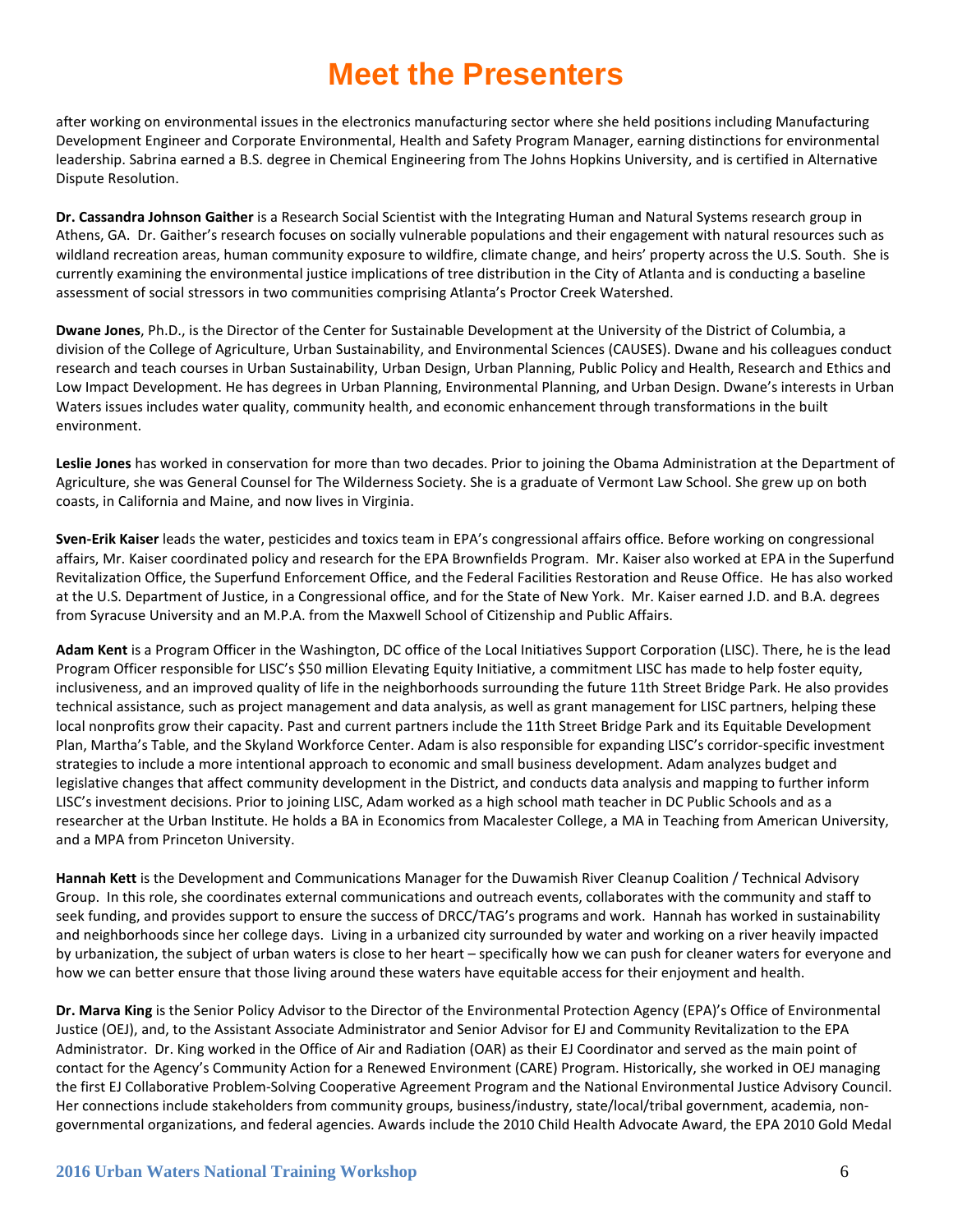for the CARE Program, and the EPA 2015 Bronze Medal for the Community Involvement Conference. She holds a Masters in Public Administration from the University of Delaware and a Ph.D. in Public Policy from George Mason University.

**Michelle Kondo**, Ph.D., is a social scientist with the USDA-Forest Service, Philadelphia Field Station. She completed doctoral training in urban design and planning at the University of Washington, and postdoctoral training in environmental health and epidemiology at the University of Pennsylvania. Her research focuses on environmental strategies for disease, violence, and injury prevention in the context of legacy cities and low-resource communities in urban areas. She has conducted evaluations of nature-based strategies, such as green stormwater infrastructure, vacant lot greening, and tree plantings, on human health and safety outcomes. All of these strategies are important components of Urban Waters projects and partnerships.

**Katrina Lashley** has served as Project Coordinator of *Urban Waterways* at Smithsonian's Anacostia Community Museum for the past four and a half years. Additionally, she works with Smithsonian's Museum on Main Street (MoMS) program to document waterbased initiatives and programming at the Smithsonian and highlight the efforts of communities in the MoMS network to engage their residents in issues pertaining to their local waterways. Katrina received her B.A. in English Literature and Italian at Rutgers University and completed a Master's in History (Public History track) at American University with a focus on the British Caribbean. She has worked on projects for the National Museum of American History and Arlington House. In addition to her public history work, Ms. Lashley was a teacher of English Literature and Language for twelve years.

**Dr. Javier Laureano**, MPA, Ph.D., is the Executive Director of the San Juan Bay Estuary Program. Dr. Laureano embraced a career in the environmental field 21 years ago when he began working as the Executive Director of Industry and Commerce pro Recycling. During his 10-years tenure in this organization, he was the co-founder of the Latin American Federation of Business Associations to Promote Recycling in Sao Paulo, Brazil. Laureano also developed several initiatives with top government and corporate executives from the Caribbean and Puerto Rico to strengthen recycling markets, education and communications in the region. Since 2005 Laureano is the Executive Director of the San Juan Bay Estuary Program, located in the Caribbean island of Puerto Rico. In the Academia, Laureano has published several papers in peer-reviewed Journals, participated as speaker on national and local conferences and taught an undergraduate course named "Environmental Thought" at the University of Puerto Rico. In July 2016 Laureano published the first gay history of Puerto Rico with his book "San Juan Gay".

**Ian Leahy** is Director of Urban Forest Programs at American Forests.

**Jeff Lerner** has worked on partnerships involving habitat conservation for several conservation organizations over the past 20 years including The Nature Conservancy, Defenders of Wildlife and the Doris Duke Charitable Foundation. He has recently led several climate adaptation planning efforts with The Conservation Fund including the development of a green infrastructure resilience strategy for the Greater Baltimore Wilderness Coalition. He holds a Master's of Science in Conservation Biology and Sustainable Development as well as a Bachelor's degree in Zoology. Jeff currently serves as Vice President for Conservation Programs for American Forests focusing on restoring forest ecosystems, forested watersheds and urban forests. He is also helping to manage the Healthy Watersheds Consortium Grants Program, a new collaboration between the EPA and the U.S. Endowment for Forestry and Communities.

**David Lloyd** is the Director of the Office of Brownfields & Land Revitalization in the EPA Office of Solid Waste and Emergency Response. David assumed this position in January of 2006 after holding a variety of positions in the areas of private and Government legal practice, real estate development and operations. David received his undergraduate degree in English Literature from the George Washington University in 1985, and a law degree from Washington and Lee University in 1988. David is a proud citizen of the Cherokee Nation and lives with assorted large, hungry pets in Lexington, Virginia and Washington, DC.

**Pauline Louie** as the Urban Waters Los Angeles River Watershed Ambassador, coordinates a federal partnership that works to facilitate revitalization projects on the Los Angeles River. Currently supported by the USEPA, she comes to the role from the US Department of HUD, where for over 15 years she was a liaison on sustainability, housing, community and economic development. As a disaster specialist, Pauline led the FEMA housing recovery team following Florida's 2004 hurricanes. Over 250 community and tribal organizations across the country have also benefited from her grant writing and non-profit management training. Prior to federal service, Pauline consulted on redevelopment and BRAC reuse for Keyser Marston Associates, Inc., and was a Contracts and Grants Administrator for the University of California. She attended UCLA for a BA in Political Science, BA in Geography/ Environmental Studies, and her MA in Urban Planning, with a focus on environmental and transportation planning. Pauline has also completed an executive program in Community Building at the John F. Kennedy School of Government at Harvard University.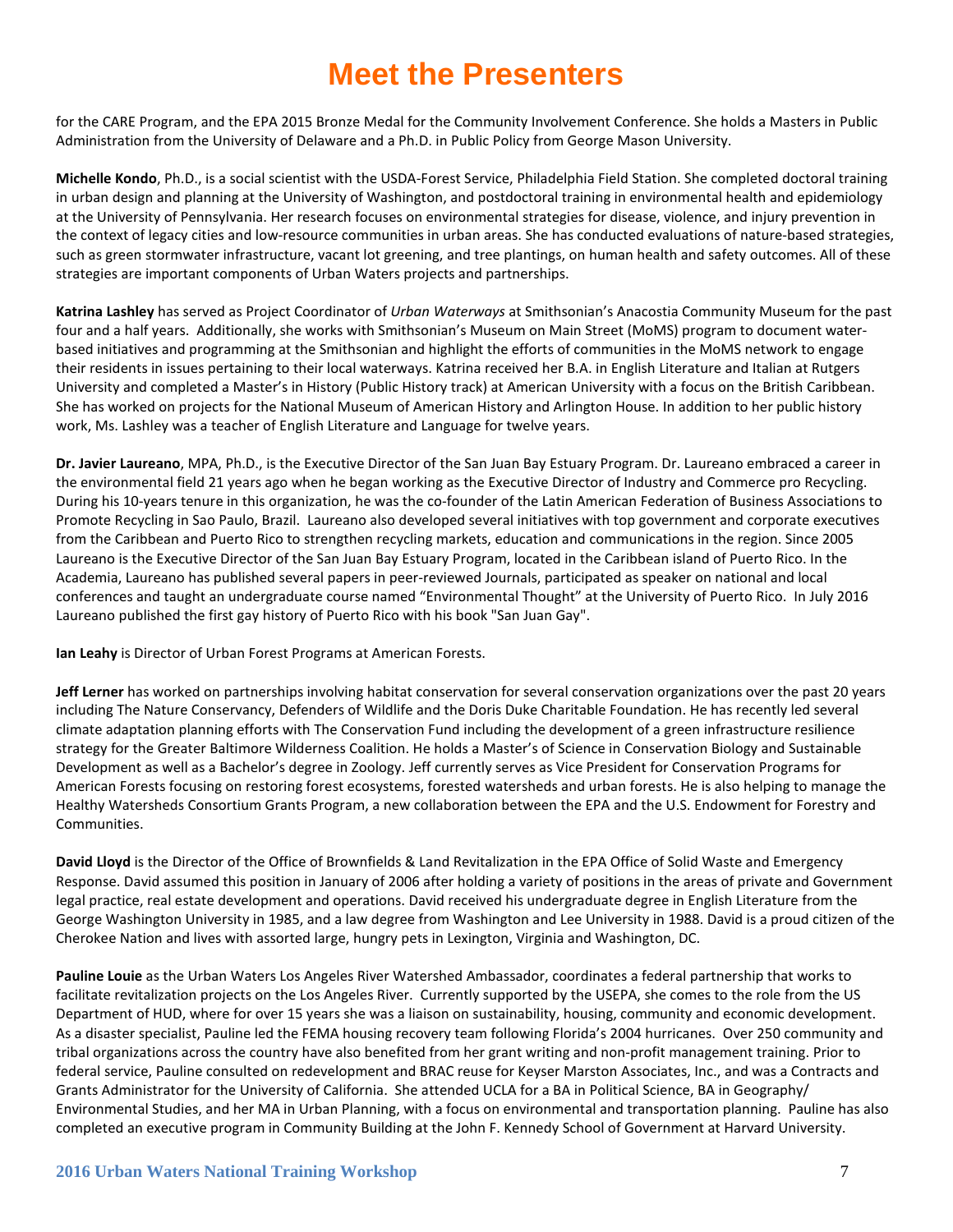**Carl Lucero** is the Director of Landscape Restoration and Ecosystem Services Research in the R&D branch of the Forest Service where he guides a team of national program leads in Urban Sustainability, Wildlife, Aquatics, Ecosystem Services, Wilderness, Nano Technology, Economics, and Social Science research. He came to the Forest Service from USDA's Office of Environmental Markets (OEM) where he led the development of a national environmental infrastructure for emerging carbon, water, wetlands and biodiversity markets. Carl believes a stronger presence in urban settings will enable the Forest Service to help reach our urban populations and inspire a 21<sup>st</sup> century land ethic that extends along the urban to rural gradient. Bringing Forest Service knowledge and expertise to urban places will help create vibrant, resilient communities and improve people's lives.

**Michelle Luebke** is the Ecology Director for the Bronx River Alliance. Michelle has been working in the field of Citizen Science for over ten years, leading adults and school groups through creeks and natural areas, managing ecological monitoring programs, and teaching about environmental science and sustainability. She holds advanced degrees from the University of Georgia in Geography (emphasis in fluvial geomorphology) and Conservation Ecology & Sustainable Development and from New York University in Environmental Conservation Education. The Bronx River is considered the only freshwater river in NYC and is on the 303(d) list for floatables, fecal pathogens, and low Dissolved Oxygen. Michelle's work at the Alliance includes developing Citizen Science programs to engage local communities in environmental monitoring, mitigate stormwater and urban pollutants, promote civic advocacy, and challenge Environmental Justice issues in a highly urbanized and historically vulnerable community.

**Cynthia Martinez** is the U.S. Fish and Wildlife Service's Chief of the National Wildlife Refuge System. Martinez, a 22-year veteran of the agency, served as the Service's deputy chief for the Refuge System since 2012 until moving into her current position in 2015. As Chief, Martinez leads the management of the world's premier system of public lands and waters set aside to conserve America's fish, wildlife, and plants. The Refuge System comprises more than 150 million acres and 565 units. There is a national wildlife refuge in every state and U.S. territory. Martinez previously managed the [Desert National Wildlife Refuge Complex](http://www.fws.gov/refuge/desert/) in Nevada - one of the largest wildlife refuge complexes in the contiguous United States. She has also served as an Assistant Field Supervisor working on endangered species issues and as a fish biologist. Within headquarters, Cynthia oversaw the development of the *Conserving the Future* Strategic Vision, the Service's renewed vision for the growth and management of the Refuge System. Martinez began her career as a student trainee in the Service's Arizona State Office in Phoenix, Arizona. She earned a Bachelor of Science degree from New Mexico State University and a Masters of Science degree from the University of Arizona.

**Gina McCarthy** is the Administrator of the U.S. Environmental Protection Agency. Appointed by President Obama in 2009 as Assistant Administrator for EPA's Office of Air and Radiation, Gina McCarthy has been a leading advocate for common-sense strategies to protect public health and the environment. Previously, McCarthy served as the Commissioner of the Connecticut Department of Environmental Protection. During her career, which spans over 30 years, she has worked at both the state and local levels on critical environmental issues and helped coordinate policies on economic growth, energy, transportation.

**Tara McGuinness** serves as a Senior Advisor to the Director of the Office of Management and Budget (OMB), Director Shaun Donovan, and Executive Director of the Community Solutions Team, an effort aimed at improving the interagency work of the federal government to deliver improved outcomes for communities. From 2013-2015 Tara served as a Senior Communications Advisor and a member of the White House team working to implement the Affordable Care Act and sign up 8 million Americans by the end of open enrollment in 2014. Tara has been working at the nexus of public policy and citizen engagement for over a decade. Prior to joining the White House, she was the Executive Director of the Center for American Progress Action Fund and a senior vicepresident at the think tank, the Center for American Progress where she worked on a wide-range of issues from economic equity to climate and resilience policies. Tara has worked in Congress and for domestic and international non-profits and campaigns focused on engaging citizens in driving the direction of their communities.

**Stan Meiburg** serves as the Acting Deputy Administrator of EPA, continuing a career spanning over 36 years at EPA in locations around the country. He has broad experience in the management of the agency across the spectrum of EPA's activities, and has received numerous awards, including recognition as a Distinguished Federal Executive in 2012 and as a Meritorious Federal Executive in 1997. He received EPA's Gold Medal in 1990 for his work on the Clean Air Act Amendments, and Silver Medal in 1983 for work on state-federal relations. Meiburg spent 18 years as Deputy Regional Administrator of EPA's Region 4 office in Atlanta, Georgia, following service as Deputy Regional Administrator in EPA's Region 6 office in Dallas, Texas. He is the second person in EPA history to serve as Deputy Regional Administrator in more than one region. Meiburg joined EPA in 1977, serving in a variety of positions in Washington, D.C., Research Triangle Park, N.C., and Dallas, Texas, before coming to Atlanta. Meiburg holds a B.A. degree from Wake Forest University and M.A. and Ph.D. degrees in political science from The Johns Hopkins University.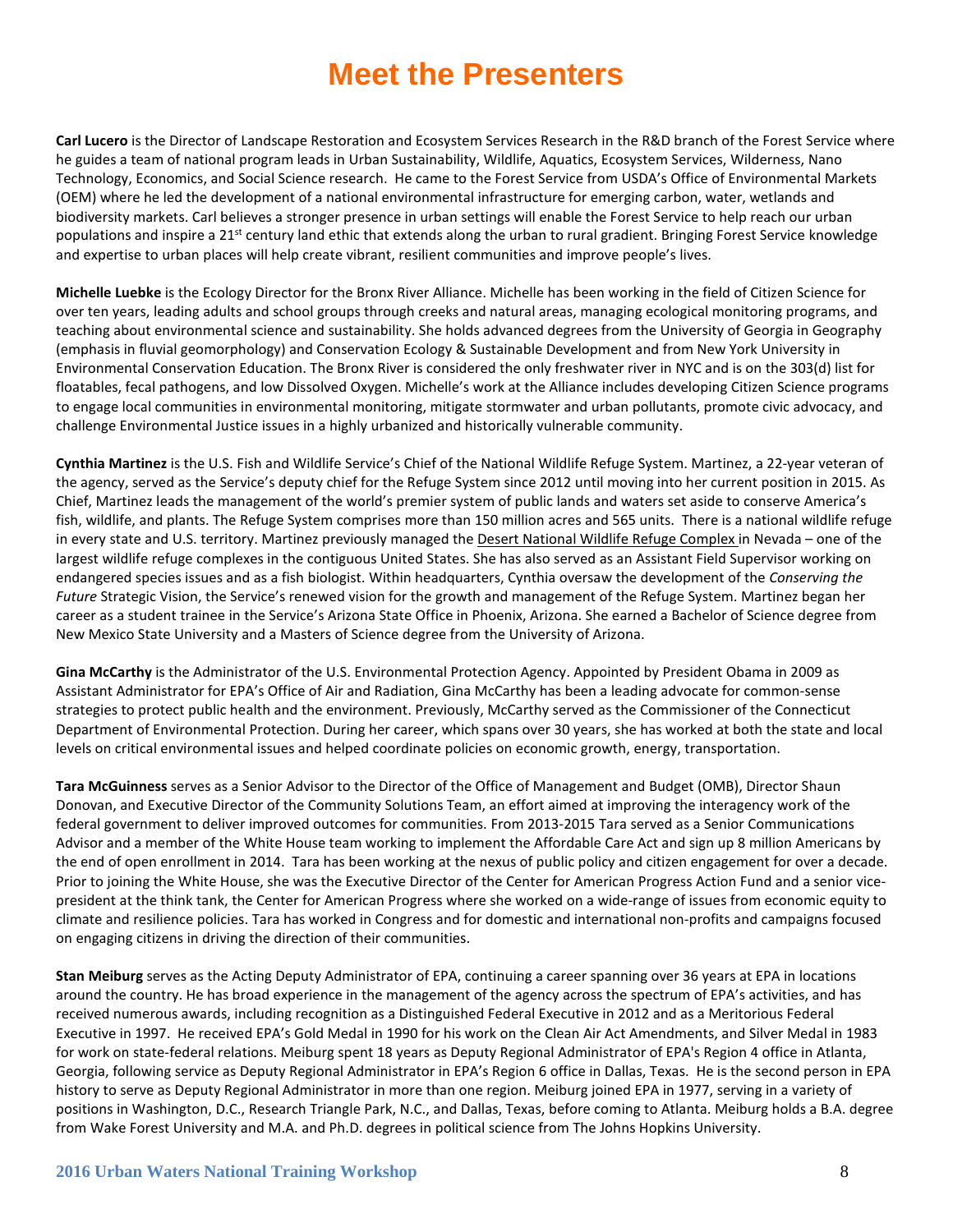**Lesly Melendez** returned to GWL as the Community Engagement Director in the fall of 2014. Lesly previously worked for GWL from 2004 – 2007 managing outreach, projects and events. Between working for GWL Lesly worked for Comcast and partnered with GWL to lead Earth Day/Comcast Cares Day for 5 years. Lesly's passion and commitment for the environment and her community have made her a great re-addition to the GWL family. As a lifelong resident of the City of Lawrence, she has always been passionate about serving the community. She has served on numerous volunteer boards and on the City's Planning Board as a voting member and later as chair. She continues to be involved in community initiatives through her work and her personal life.

Lesly is currently enrolled in a certificate program with the Institute for Non-Profit Management and Leadership through the Jonathan M. Tisch College of Citizenship and Public Service at Tufts University and will be enrolling in the Masters of Public Policy program through the Department of Urban and Environmental Policy and Planning at Tufts in Fall of 2017. Lesly brings her love of writing, community and civic engagement and her passion for trees to GWL, and is excited that she and her daughter have rejoined the Groundwork family.

**Michelle Melendez** is Development Director at First Choice Community Healthcare, a Federally-Qualified Health Center system in Albuquerque, New Mexico. Michelle develops resources for programs and capital projects and develops relationships and strategic partnerships with community leaders, governments, organizations and innovators. She is the lead partner on behalf of First Choice in a CDC REACH grant; the BUILD Health Challenge sponsored by the Kresge, Robert Wood Johnson, deBeaumont and Colorado Health foundations along with the Advisory Board Company; and the IHI SCALE Pacesetter Initiative. Michelle serves on numerous boards, health councils and coalitions, as has completed two fellowships with the Robert Wood Johnson Foundation. Her interest in Urban Waters stems from her recognition that the health of people is tied to the health of places where they live, work, learn and play.

**Erik Meyers** is Vice President of The Conservation Fund, a top rated charity making conservation work for America over three decades. Erik currently leads the Fund's projects on climate adaptation and resiliency, directs urban water sustainability efforts, and assists with the Fund's mitigation program. He also serves on the board and executive committee of the Natural Capital Investment Fund, a \$30 million multi-state subsidiary of the Fund lending to support sustainable businesses and communities. Erik currently cochairs the Greater Baltimore Wilderness Coalition, SAGE Finance Work Group, and the Chesapeake Bay Program's Climate Resiliency Work Group. A board member of the US Water Alliance and Wildlife Habitat Council, he has written published books, articles and editorials and organized educational programs on law, policy and management issues relating to water. A member of NY, DC and VA bars, Erik received a law degree from Fordham University School of Law and bachelor's from Georgetown University's School of Foreign Service.

**Vernice Miller-Travis** is the Senior Advisor for Environmental Justice and Equitable Development in the Community Planning and Revitalization Group of the environmental consulting firm Skeo Solutions. She provides technical expertise for collaborative planning and design services in area-wide land revitalization, equitable community redevelopment and environmental justice. Ms. Miller-Travis has over 25 years of experience in environmental policy development and analysis, hazardous waste abatement and remediation, community centered brownfields redevelopment, multi-stakeholder environmental problem solving, sustainable community development and design, environmental justice advocacy, urban green space design, land preservation and Geographic Information Systems analysis. Prior to joining Skeo Solutions, Ms. Miller-Travis served as the Director of the Environmental Justice Initiative of the Natural Resources Defense Council, a Program Officer at the Ford Foundation, Executive Director of Groundwork USA, and co-founder of We ACT for Environmental Justice. She also serves as Vice-Chair of the Maryland Commission on Environmental Justice and Sustainable Communities.

**Ann-Marie Mitroff** is the River Program Director for Groundwork USA. She also serves as a co-coordinator of the EPA Urban Waters Learning Network with partner organization, River Network. Using her 20+ years of on-the-ground experience in managing conservation and river projects in urban areas, she provides guidance and program perspectives to urban waters practitioners across the country including local Groundwork Trusts through the Urban Waters Learning Network. Ann-Marie is also Groundwork Hudson Valley's River Program Director. For over a decade, she's been responsible for implementing river restoration efforts including tree planting and invasives management, water quality and fish studies, wetland reviews, municipal stormwater/green infrastructure projects, and river clean-ups. She coordinated the City of Yonkers' habitat plan and community engagement process on the 8-year Saw Mill River Daylighting project, completed in 2012. Prior to joining Groundwork, she developed and managed water and energy conservation programs for public and private utilities in Santa Cruz and San Jose California; Washington, DC; and Seattle. Ann-Marie has an MPA from Seattle University and a BA from the University of Washington. She is based in Yonkers, NY.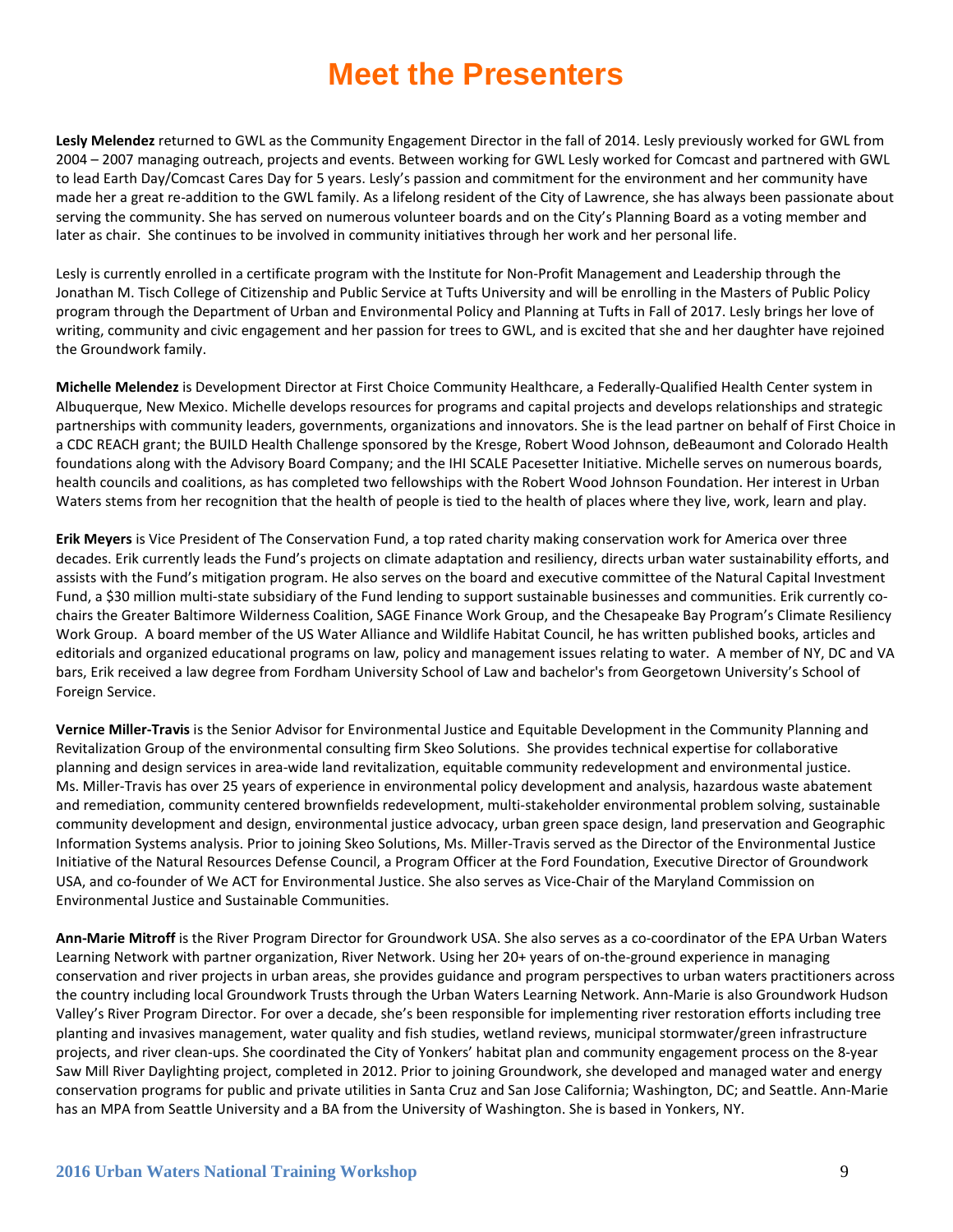**Donna Myers** is Chief of the Office of Water Quality and Senior Water Quality Advisor for the U.S. Geological Survey and is located at their headquarters in Reston, VA. Donna coordinates water quality activities for the USGS as a technical leader and oversees the National Water Quality Laboratory and Branch of Quality Systems. Prior to her position as Senior Water Quality Advisor, Donna served as the Chief of the USGS National Water-Quality Assessment (NAWQA) Program. The NAWQA Program provides scientific assessments of the quality of streams and ground water in river basins and aquifer systems representing more than 60 percent of the Nation's water use for public supply and irrigation. NAWQA Program informs policymakers on the science behind a wide range of water-quality issues.

**Yudith Nieto** was born in Mexico and grew up in the fence-line refining community of Manchester in Houston, TX. Which inspired Yudith to become involved in the environmental justice movement. Yudith now works with Texas Environmental Justice Advocacy Services (t.e.j.a.s) to address the environmental impacts, public health, and urban development issues in her city. She is a member of the Environmental Justice & Health Alliance and the Moving Forward Network. Earlier this year she was named one of the 15 youth leaders of Climate Justice workgroup within the EPAs National Advisory Council of Environmental Justice. She is a 2013 graduate of the Four Directions Intergenerational Youth Exchange of Los Jardines Institute in Albuquerque, NM, where she learned how to build an intergenerational movement along with how the Chicana, Mexican American, and Indigenous cultures are intrinsically linked to the struggle of environmental justice. Yudith is now currently working with other youth, national and internationally to create youth leadership and art in activism trainings to teach people about environmental issues that affect their communities through culture, and the arts. Yudith is dedicated to confronting the petrochemical industries that perpetuate environmental racism and classism in marginalized communities of color, which lead her to be part of a Rights of Nature Tribunal that was held concurrently with the United Nations Framework Convention on Climate Change (UNFCCC COP 21). In collaboration with other Indigenous South American, African, Native American communities, she was able to contribute to the discussion on the many issues they face because of the fossil fuel industry, as well as other human rights issues that impact their way of life.

**Kevin O'Hara** is NRPA's Vice President of Urban and Government Affairs where he oversees NRPA's federal advocacy efforts with Congress and the Administration. He also leads the organizations efforts to promote parks and recreation agencies as leading problem solvers in American cities. O'Hara has a Bachelor's Degree in Political Science from the University of Wisconsin-Madison, and a Masters in Urban and Regional Planning from the University of Minnesota's Hubert H. Humphrey School of Public Affairs. O'Hara and his wife and 15 month old son, are residents of the Petworth Neighborhood in the District of Columbia. His free time pursuits include hiking, travel, and good food, but now that he is a father of a toddler does none of these things.

**Dr. Na'Taki Osbourne Jelks** co-founded the West Atlanta Watershed Alliance (WAWA), an urban, community-based organization of Proctor, Utoy, and Sandy Creek Watershed residents in Northwest and Southwest Atlanta, GA who are overburdened with environmental stressors and pollution, but often underrepresented at environmental decision-making tables. WAWA was established as a result of community efforts to halt discriminatory wastewater treatment practices in West Atlanta, and the organization has grown to become an impactful force in community-centered sustainable development. Under Dr. Jelks' leadership, WAWA worked with West Atlanta residents to impact the closure of a combined sewer overflow facility and has led community efforts for more than a decade to clean up, protect, and restore Proctor Creek, one of Metro Atlanta's most impaired waterways. Dr. Jelks was also heavily involved in WAWA's co-founding of the Proctor Creek Stewardship Council (PCSC), a grassroots organization that engages Proctor Creek residents in community-driven, collaborative problem solving processes, along with government, academia, and other stakeholders, to identify innovative, community-engaged approaches for environmental restoration of the watershed. In addition to her community leadership and activism, Dr. Jelks is a Visiting Assistant Professor of Environmental Health at Agnes Scott College in Decatur, Georgia.

**Lisa Pelstring** has worked in the environmental field for the last twenty years in the nongovernment and government sectors. In 2011, Lisa was hired to work on urban environmental issue for former Interior Deputy Secretary David J. Hayes. She currently serves as an Advisor to the Assistant Secretary for Water and Science and the Assistant Secretary for Fish, Wildlife and Parks at the U.S. Department of the Interior. In this role, Pelstring is working across Interior Bureaus to spearhead an Administration initiative launched by U.S. EPA in 2011, the Urban Waters Federal Partnership (UWFP)—a collaborative effort among 14 federal agencies working at the intersection of economic revitalization and environmental restoration in underserved communities. Previously, Lisa worked for the National Oceanic and Atmospheric Administration, the Environmental Law Institute, and Cornell University. She holds a BA from Hamilton College and an MS from Cornell and has published numerous articles and book chapters on risk communication, environmental attitudes and behavior, public participation, informed decision making, and restoring urban nature.

**Jeff Reinbold** is Assistant Director for Partnerships and Civic Engagement, National Park Service, Department of the Interior.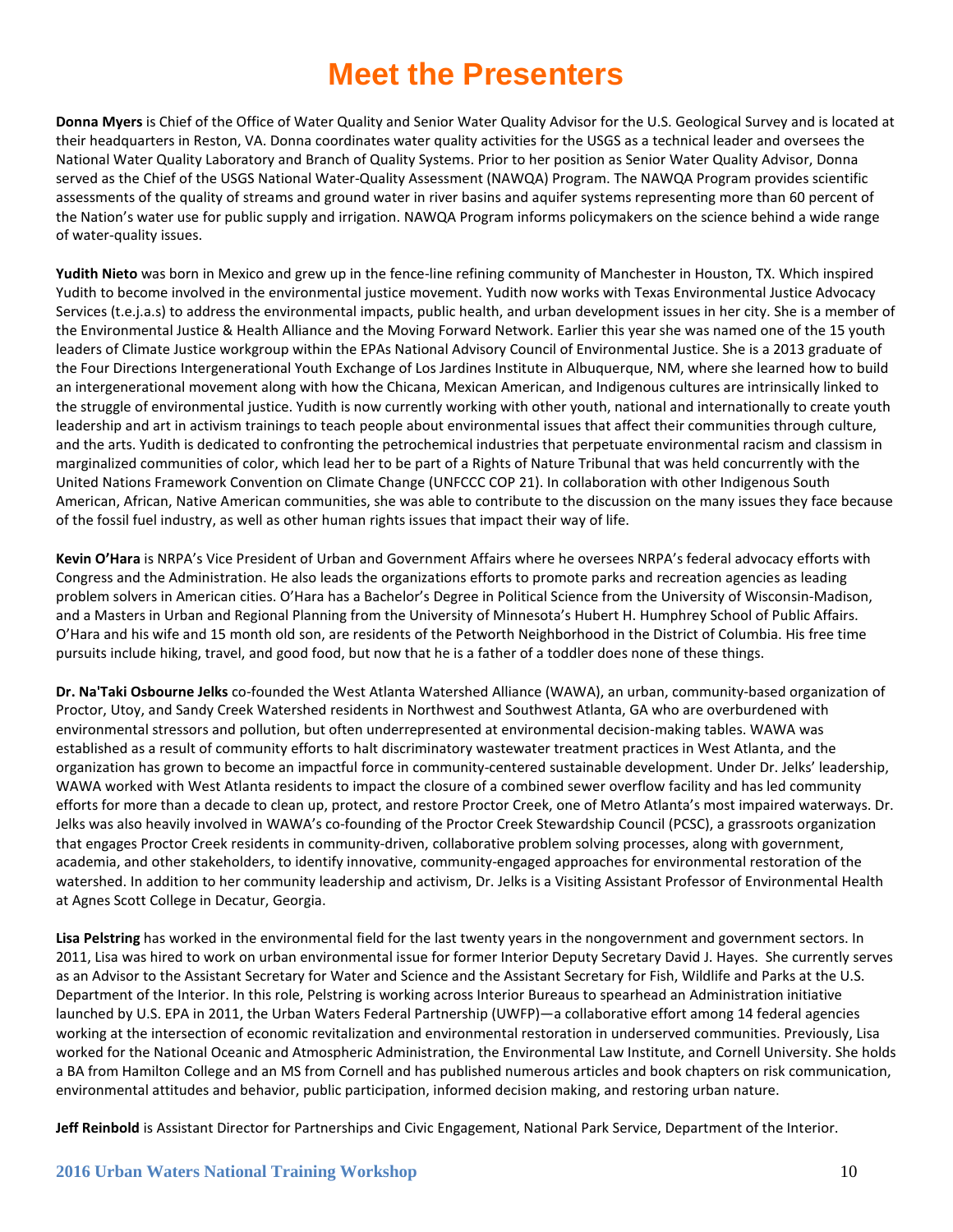**Ed Reyes** sees Urban Water Issues as a focal point of his career as an environmental justice advocate, 12 year City Council Member for City of Los Angeles and as a parent. For the past 26 years, Mr. Reyes has organized multicultural communities to promote their vision of a healthy community. Raised in the inner city of Los Angeles in the midst of abandoned rail yards and neglected communities, Mr. Reyes has connected traditionally ignored communities with the civic process. As a former elected official, populated with over 280,000 persons representing every major international City, Mr. Reyes and his colleagues leveraged public private resources to invest in undesirable locations to promote access to affordable housing, recreational facilities within the context of recently established light rail corridors. Mr. Reyes established the Ad-Hoc Los Angeles River Committee to formally address the Los Angeles River as a municipal asset to be nurtured with a focus on introducing strategies to save and promote ecosystems linked with the watershed.

**Joe Rieger** began working for the non-profit Elizabeth River Project as a staff scientist in 2002, and now serves as the Deputy Director of Restoration. Joe Rieger received his Bachelors of Science from Ohio University in 1998 and a Masters degree in Aquatic Ecology from Old Dominion University in 2002. Joe has overseen on-the-ground urban restoration projects including sediment, wetland, oyster restoration. His work allows him to work directly with the citizens of Hampton Roads, waterfront industries, federal and state governments, and universities to restore the Elizabeth River. The work which the Elizabeth River Project carries out results in measurable improvements in water quality, river health, and citizen behavior change. These direct improvements to the community and the river are what is most rewarding to him.

**Claire Robinson** is trained as an architect, has her masters in Urban Planning, an MBA from UCLA. She 25 years of practice as a teacher, Community Based Designer, Sustainable City Planner in Canada, Paris, London, New York and Los Angeles. Claire has served as founder and Managing Director of Amigos de los Rios since 2003, during which period Amigos has led conception and development of a regional network of open spaces keyed off Los Angeles Basin urban river corridors known as the Emerald Necklace Green Infrastructure Network. She is committed to training the next generation of sustainable city planners to "bring nature back" to our cities: at Amigos she has mentored over 100 regional college students in community based multi objective park design and implementation. She is a national leader in Metropolitan Greenspace development, serves as member of the National Urban Forestry Advisory Council, San Gabriel Mountains Forever Coalition and ENVIROMETRO.

**Angie Rosser** joined West Virginia Rivers Coalition as the Executive Director in 2012, bringing 22-years of experience working in West Virginia on social justice issues in the non-profit sector. She grew up near the urban waters of the Ohio River, where it was and still is unthinkable to swim safely. She now lives along the banks of the Elk River, that was devastated by record flooding last month. Her motivation for clean water advocacy is personal; she wants to be able to swim again in her backyard river. Her motivation is also political; she believes everyone, in urban and rural communities, has a right to enjoy clean water and that conservation of our water resources is central to a shared prosperity. Angie holds a BA in Anthropology from the University of North Carolina at Chapel Hill and an MA in Organizational Communication from West Virginia University.

**Deborah Scott**, Executive Director of Georgia Stand-UP and founder of "It's time to TRADE-UP", is a 2012 "White House Champion of Change," honoree and is a dynamic leader in national and local initiatives. Ms. Scott is a founding board member and current vicechair of the National Board of Directors of the Partnership for Working Families and serves on the executive board of Atlanta's Transformation Alliance. Ms. Scott is currently working with EPA Region IV, Trash Free Waters and the Community Improvement Association to develop and implement a model community workforce Clean-up program for Proctor Creek. Driven by principles of social justice, economic equity, and inclusion, for more than a dozen years, Ms. Scott has served as the inaugural Executive Director and a founder of the non-profit (Georgia) STAND-UP, a "Think and Act Tank for Working Communities," and founder of TRADE-UP, a national model for skills training and workforce development. Trade-UP has graduated over 150 community workers in construction skills and certifications. Ms. Scott innovated workforce development models with the Build-UP Program and organized the inaugural Atlanta's Emerald Cities Collaborative Table. Scott has helped to build and sustain coalitions among neighborhood groups, labor, academic institutions, business, environmentalists, and government. Scott has helped to foster the establishment of regional tables on equity in transportation policy and economic opportunity. Ms. Scott is a trainer, and expert implementer of complex, missiondriven initiatives and widely recognized as a visionary thought leader and "doer". She is an active organizer, community engagement facilitator and has a heart and history of providing public service and community capacity building for marginalized communities in the South. Ms. Scott a graduate of Clark (College) Atlanta University, has lived and worked in the Atlanta region for more than 30 years, grew up in Oberlin, Ohio and Boston, MA. Scott is the 2015 Rainbow Push Innovation Award and received the National Black Women's Roundtable "Sistar" Award in 2016.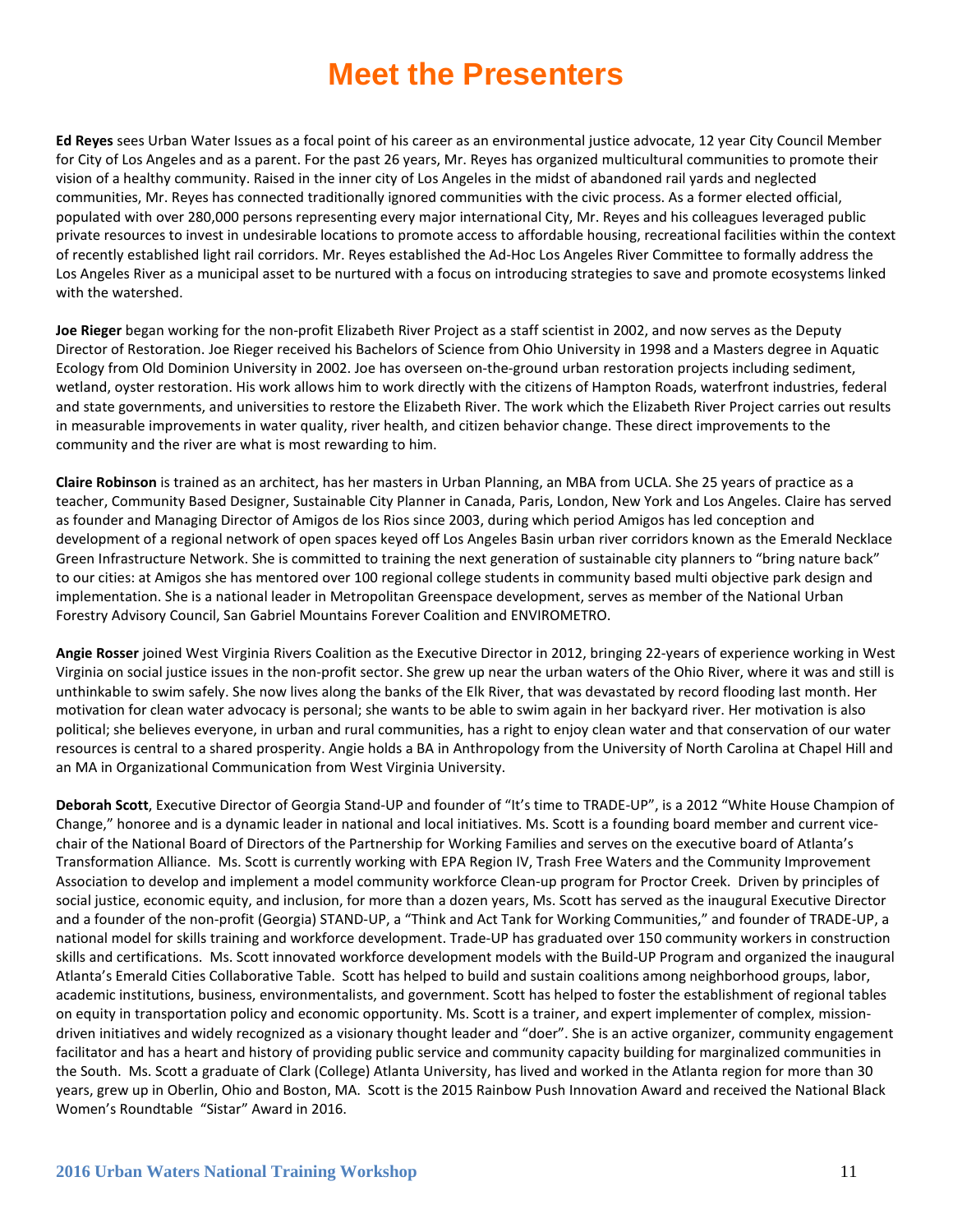**Sally Sears** is an award-winning news reporter and a Founding Board Member of the South Fork Conservancy, a public-private partnership restoring urban creeks and re-connecting people to the watersheds in their back yards. The Trust for Public Land named her its 2015 TrailBlazer for her leadership of the vision of the South Fork of Peachtree Creek. Her work is an outgrowth of 25 years of news reporting in growing cities across the Sunbelt. Special televised stories on solutions to Georgia's growth issues of water, land use and traffic helped her find the broader community connections to create cooperation among partners. Current television reports include commentary and specialized news reporting on CBS 46. She is a founding chair of the DeKalb County watershed oversight committee. Sally is a native of Montevallo, Alabama, an unrepentant Girl Scout, and a magna cum laude graduate of Princeton University.

**Surabhi Shah** is the Director of EPA's Urban Waters Program which supports local efforts to improve local waters while revitalizing communities. She is also a candidate in EPA's Senior Executive Service Candidate Development Program, in recognition of her commitment to public service and leadership. Surabhi has been working in the environmental field for over twenty years. At EPA, she's led innovation in the agency's water quality, drinking water and stakeholder engagement programs. Prior to coming to EPA, Surabhi held leadership positions in North Carolina Department of Environmental and Natural Resources in the state's programs for protecting drinking water sources and for expedited clean-up of soil and groundwater at hazardous sites. Upon receiving the CIDA Award for Canadians, she took a sabbatical to evaluate community-driven water projects in Gujarat state of India. Surabhi holds a Bachelor's degree in Systems Design Engineering, a Master's degree in Civil & Environmental Engineering, and a certification in Leadership Coaching. When she's off the clock, she's playing music or performing stories.

**Michael H. Shapiro** joined the U.S. Environmental Protection Agency's Office of Water as the Deputy Assistant Administrator in November 2002. Prior to that, he was the Principal Deputy Assistant Administrator for the Office of Solid Waste and Emergency Response (OSWER). Mr. Shapiro has also served as Director of the Office of Solid Waste, and Deputy Assistant Administrator for the Office of Air and Radiation, where he directed implementation of the 1990 Clean Air Act Amendments. From 1980 to 1989, Mr. Shapiro held a variety of positions in the Office of Pesticides and Toxic Substances, where one of his responsibilities was developing EPA's Toxic Release Inventory. Mr. Shapiro has a B.S. in Mechanical Engineering from Lehigh and a Ph.D. in Environmental Engineering from Harvard. He has also taught in the public policy program at the John F. Kennedy School of Government.

**Mike Shaw** is the new Coordinator of Conservation Content & Partnerships for the Wildlife Habitat Council. He is responsible for the smooth running of the Content and Partnership department by providing support for important WHC programs such as (but not limited to) the Conservation Academy webinar series as well as the annual Conservation Conference. He attended the University of Maryland, College Park, where he studied Environmental Science with a focus in Public Policy.

**Roy Simon** is lead staff for the Urban Waters Federal Partnership. He has previously managed prevention programs for the sources of drinking water at 160,000 water systems -- the Source Water Protection and Underground Injection Control Programs. Roy was also the Designated Federal Official for two EPA Advisory Committees: Drinking Water and the Local Government Advisory Committee. Prior to EPA he worked at the National Governors' Association and the Department of Health and Human Services entering federal service as a Presidential Management Intern in 1978. Roy has an M.S. from Carnegie-Mellon University's Heinz School of Public Policy and a B.S. from Penn State University.

**Lorisa Smith** has been with the Missouri Department of Natural Resources for nearly ten years. Through her experience with the department, she has gained a broad knowledge of the diverse environmental programs, served as the agency's Performance Partnership Grant coordinator, and helped develop state legislation and regulations. In her current position as a policy coordinator, her responsibilities require her to work closely with a variety of federal, state, and local government officials to collaboratively leverage the tools and resources available to address urban waters challenges. She also serves as a co-chair for the Environmental Council of the States State Grant Subgroup and is a member of the U.S. Environmental Protection Agency's National Program Managers Guidance / National Environmental Performance Partnership System workgroup.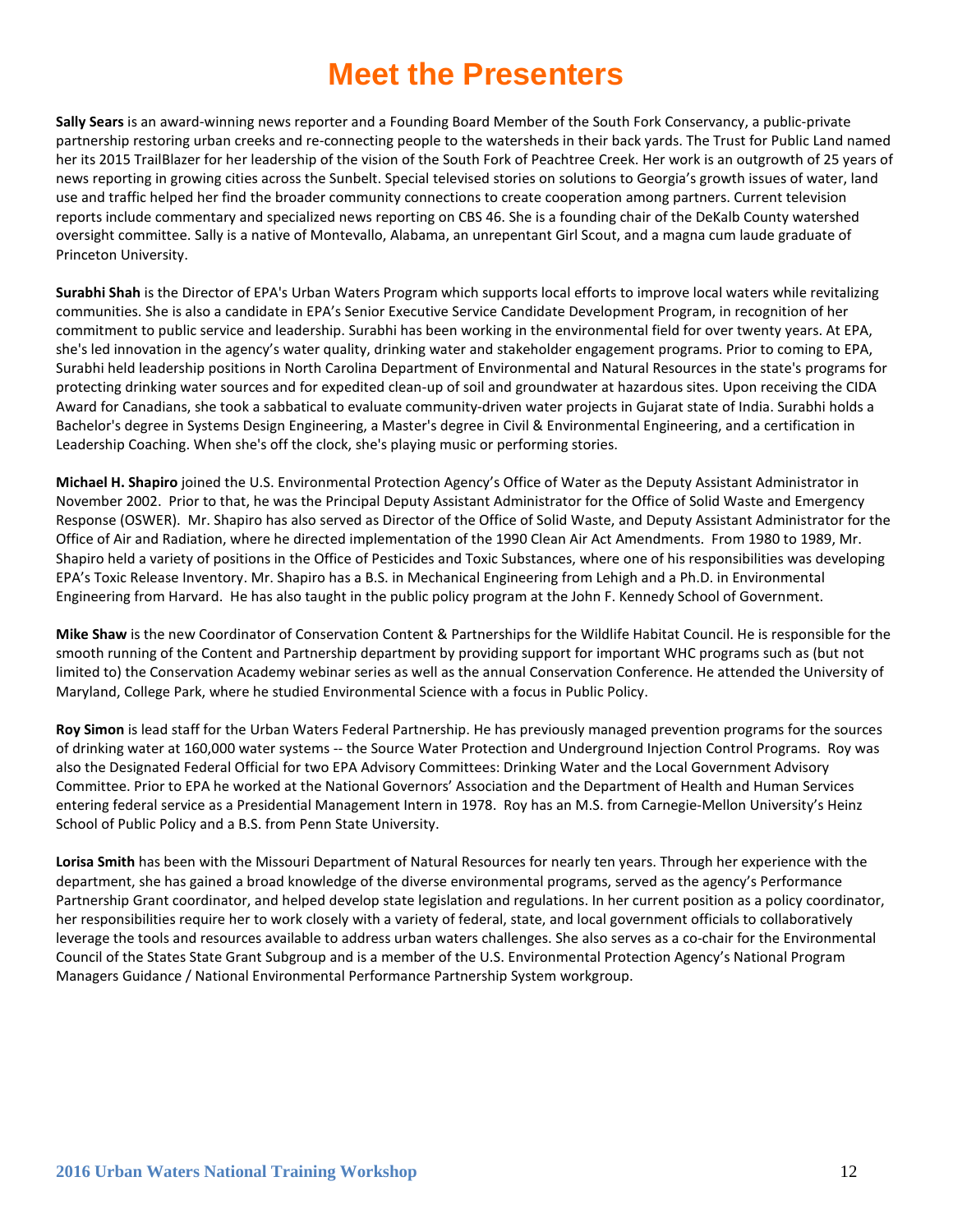**Mathy Stanislaus** was nominated by President Barack Obama for the position of Assistant Administrator in EPA's Office of Land and Emergency Management (OLEM) and began his service on June 8, 2009, after confirmation by the U.S. Senate. As Assistant Administrator for OLEM, Mr. Stanislaus leads EPA's programs that revitalize communities through the cleanup and redevelopment of contaminated sites under Superfund, Brownfields, and Resources Conservation and Recovery Act (RCRA) programs. OLEM also oversees other federal agencies cleanup of contaminated properties, and it advances hazardous and solid waste materials management under RCRA, chemical plant safety, oil spill prevention, underground storage tank program, and emergency response.

Through the Community Engagement Initiative, he has focused on open government, expanding transparency, and empowering local communities. He has expanded the brownfields program to provide tools to local communities to revitalize economically distressed communities in America's downtowns including through the innovative Area Wide Brownfields Pilot program. He is leading the effort to transition from waste management to life-cycle based materials management through the Sustainable Materials Management Initiative. Mr. Stanislaus is a chemical engineer and environmental lawyer with over 20 years of experience in the environmental field in the private and public sectors. He has worked in the not-for-profit sector, co-founding and co-directing New Partners for Community Revitalization, a NY not-for-profit organization whose mission is to advance the renewal of New York's low and moderate income neighborhoods and communities of color through the redevelopment of brownfields sites. He is also former counsel for EPA's Region 2 Office.

**Scott Steen** was appointed chief executive officer of American Forests in December 2010. He leads the organization in its mission to protect and restore forests. Since coming to American Forests, Scott has focused on developing a stronger scientific foundation for our forest restoration and public policy work, expanding public understanding of the importance of forests for human life and building an emphasis on stewardship and transparency. During his tenure, the organization has planted nearly 10 million trees in approximately 100 restoration projects, has re-launched its Urban Forest program, introduced the Endangered Western Forest initiative, expanded the board of directors and created a Science Advisory Board, engaging some of the most respected researchers in the forest conservation field.

**Betsy Southerland** earned a PhD in Environmental Science and Engineering from Virginia Polytechnic Institute in 1981 and was appointed to the SES at the U.S. Environmental Protection Agency (EPA) in December 1999. She is presently the Director of the Office of Science and Technology (OST) in the Office of Water (OW). In her existing position since 2012, Dr. Southerland leads a multidisciplinary staff of 130 implementing major science, technology, and regulatory programs under the Clean Water Act (CWA) and the Safe Drinking Water Act (SDWA) and oversees CWA actions in 10 Regional Offices. Her primary CWA responsibilities are to: 1) develop national water quality criteria that identify pollutant concentrations which cannot be exceeded in rivers, lakes, estuaries and coastal waters in order to protect aquatic life, fishing, and swimming; 2) approve state water quality criteria or replace disapproved state criteria with legally enforceable federal criteria; and 3) establish national pollution control requirements for every industry discharging wastewater to waters of the U.S. Her primary SDWA responsibilities are to: 1) develop drinking water advisories recommending pollutant concentrations which should not be exceeded in order to prevent adverse human health impacts and 2) establish public health goals for national drinking water standards required to be met by all public water utilities.

**Martin Suuberg** was appointed on January 8, 2015 as the Commissioner of the Massachusetts Department of Environmental Protection (MassDEP) by Governor Charles D. Baker and his Secretary of Energy and Environmental Affairs, Matthew A. Beaton. With nearly 30 years of experience working in environmental and natural resource agencies at the state and federal level, Martin is a lawyer and manager who has effectively and efficiently administered the environmental laws that protect the quality of life for all Massachusetts' citizens. Prior to his appointment as Commissioner, Martin served as Undersecretary for Environmental Affairs in the Executive Office of Energy and Environmental Affairs. At MassDEP, Martin served as Deputy Commissioner for Policy and Planning. He took over this position after 9 ½ years as the Regional Director for the Central Regional Office in Worcester, which serves more than 70 communities in Worcester County and nearby areas and is responsible for environmental permitting, inspection and enforcement activities.

**Matthew Tejada**, PhD, joined the EPA in March of 2013 as Director of the Office of Environmental Justice within the Office of Enforcement and Compliance Assurance. As Director, Matthew leads the Office of Environmental Justice in working with communities, other EPA divisions, federal agencies, and state, local and tribal partners to further the mission of the EPA and the goals of the Office of Environmental Justice. Matthew joined the EPA after spending over five years in the non-profit world as executive director of the environmental advocacy Air Alliance Houston, where he focused his efforts on environmental justice issues affecting the many overburdened communities in the Houston and Texas Gulf Coast area, region-wide ozone reduction policies and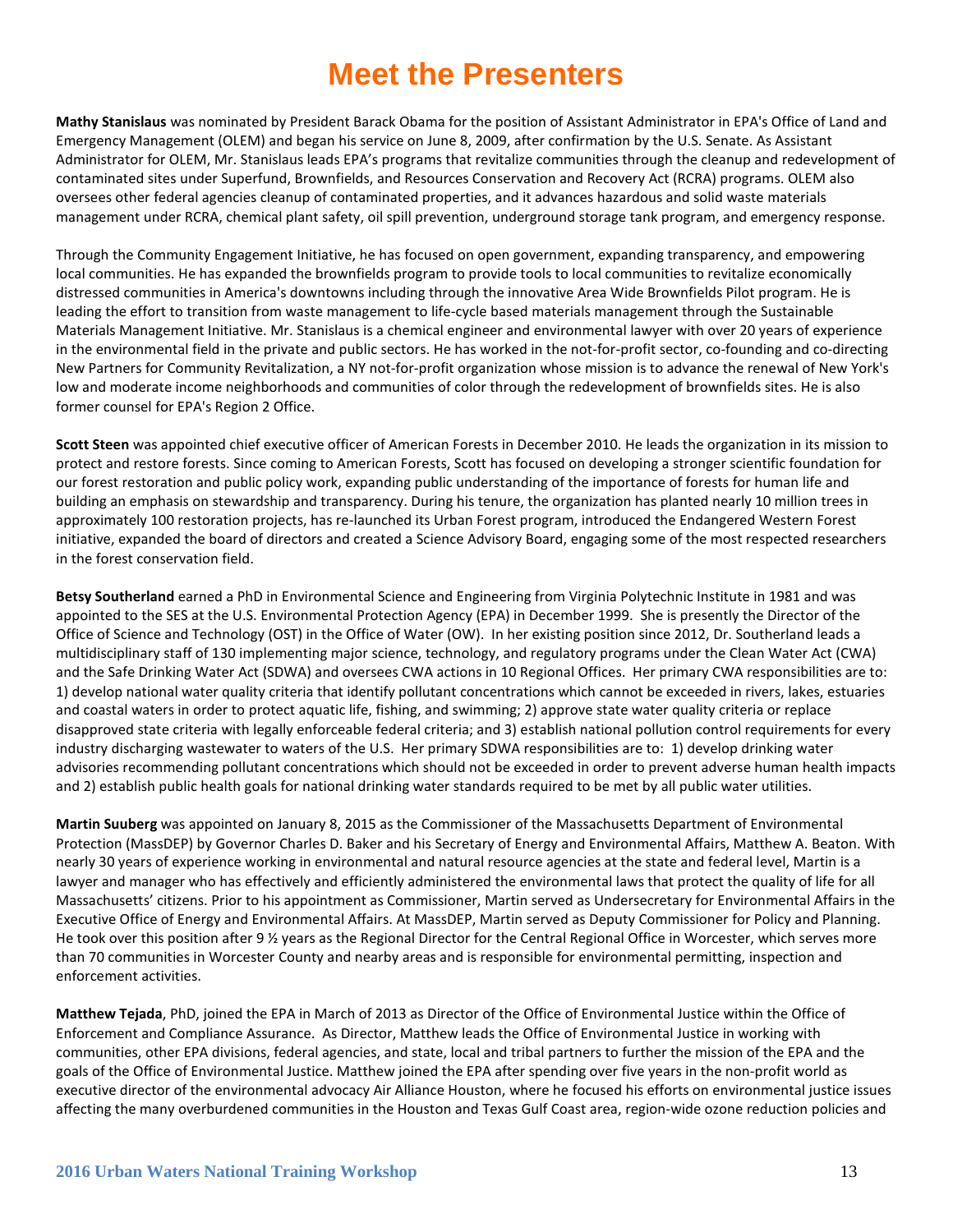alleviation of toxic and particulate matter hotspots. In this position, Matthew was also centrally involved in local, state and federal level legislative and policy formation as regards environmental and public health issues.

**Brenda Thomas** is a 25 year resident in the Marlborough, Missouri neighborhoods. Ms. Thomas joined the Marlborough Community Coalition in 2010 and served as the Vice-President for three years and as President for the past two years. Ms. Thomas's experience includes labor negotiations, human resource management, organizational & training development, mediation and conciliatory services. Ms. Thomas has worked with diverse organizations including legal firms, federal government, county government, the hospitality industry, universities, public and charter schools in Chicago, IL and KCMO. Ms. Thomas is an advocate for equity in neighborhood services and supports the revitalization of disenfranchised and disinvested communities. She has served alongside other Marlborough residents in various clean-up and beautification activities; art-related and project green initiatives. The MCC was recently awarded a \$20K Community Capital Fund grant to develop a 'Hydrangea Garden and Community Plaza' project in the historic Marlborough Village.

**Diana Toledo i**s Leadership Development Director for River Network, she also serves as a co-coordinator of the EPA Urban Waters Learning Network, along with partner organization, Groundwork USA. At River Network, Diana is responsible for developing and delivering training and consulting services so that leaders, organizations and coalitions working for freshwater protection are strong, effective and results-oriented. In that role, she provides support in the areas of strategic and campaign planning, project development, fundraising, board and staff development, and coalition building. Diana has over 20 years' experience in river conservation and community organizing. Prior to joining River Network in 2006, Diana helped build one of the strongest networks of local watershed groups in the country through her work with the River Alliance of Wisconsin, and led various Great Lakes policy and funding initiatives while at the Wisconsin Coastal Management Program. Diana has a MS in Water Resources Management from the Nelson Institute for Environmental Studies (University of Wisconsin – Madison) and a BS from Indiana University – Bloomington. She is based out of Asheville, NC.

**Tony Torrence** is the Founder and CEO of the Atlanta Community Improvement Association and co-chair of the Proctor Creek Stewardship Council.

**Harriet Tregoning** is the HUD Principal Deputy Assistant Secretary for the Office of Community Planning and Development. She leads the Office of Community Planning and Development at the US Department of Housing and Urban Development. She recently led HUD's Office of Economic Resilience, helping regions, cities, counties and towns across the country build a strong foundation for a diverse and prosperous economy based on enhancing community quality of place, economic opportunity, fiscal stability, transportation choice, and affordability. She was previously Director of the District of Columbia Office of Planning, where she worked to make DC a walkable, bikeable, eminently livable, globally competitive and thriving city. Her priorities included re-writing the city's zoning code for the first time in 50 years, planning the revitalization of National Historic Landmark St. Elizabeth's Hospital campus as part of the consolidation of the Department of Homeland Security's Headquarters, and collaborating with her transportation colleagues to bring the nation's (then) largest bike-sharing program to DC in 2010.

**Rebecca Turner, Esq.** is Senior Director of Programs & Policy at American Forests.

**Fred Tutman** is Riverkeeper and CEO of Patuxent Riverkeeper. Fred was born and raised along the Patuxent River as were seven generations of his ancestors before him. Prior to founding Patuxent Riverkeeper in 2004, Fred operated a business that provided professional media and mass communication services internationally. Fred also worked as volunteer activist on the Patuxent for over 20 years until the momentum of the volunteer environmental work overcame his media career and the challenge of Riverkeeping beckoned. Fred is a recipient of numerous awards and recognitions for his work on behalf of environmental causes and issues in Maryland. He also serves on a variety of Boards, Task Forces and Commissions related to the work of protecting the Patuxent and the natural environment. Among them, Fred serves on the Board of the Environmental Integrity Project, as a Governor appointed Commissioner on the State's Patuxent River Commission and on the Board of Waterkeeper Alliance, the international group that licenses Waterkeepers. Fred is an adjunct instructor at historic St. Mary's College of Maryland, where he teaches an upper level course in Environmental Law and Policy. He is an avid kayaker and backpacker, and also helps to maintain trails on the Appalachian Trail.

**Mark Van Putten** is President and CEO of the Wege Foundation. Previously, Mark was President of ConservationStrategy® LLC, a philanthropic advisory firm specializing in environmental and natural resources issues. Mark currently serves as the Board Chair of the Environmental Grantmakers Association. Earlier, Mark served for 21 years on the staff of the Washington D.C.-based National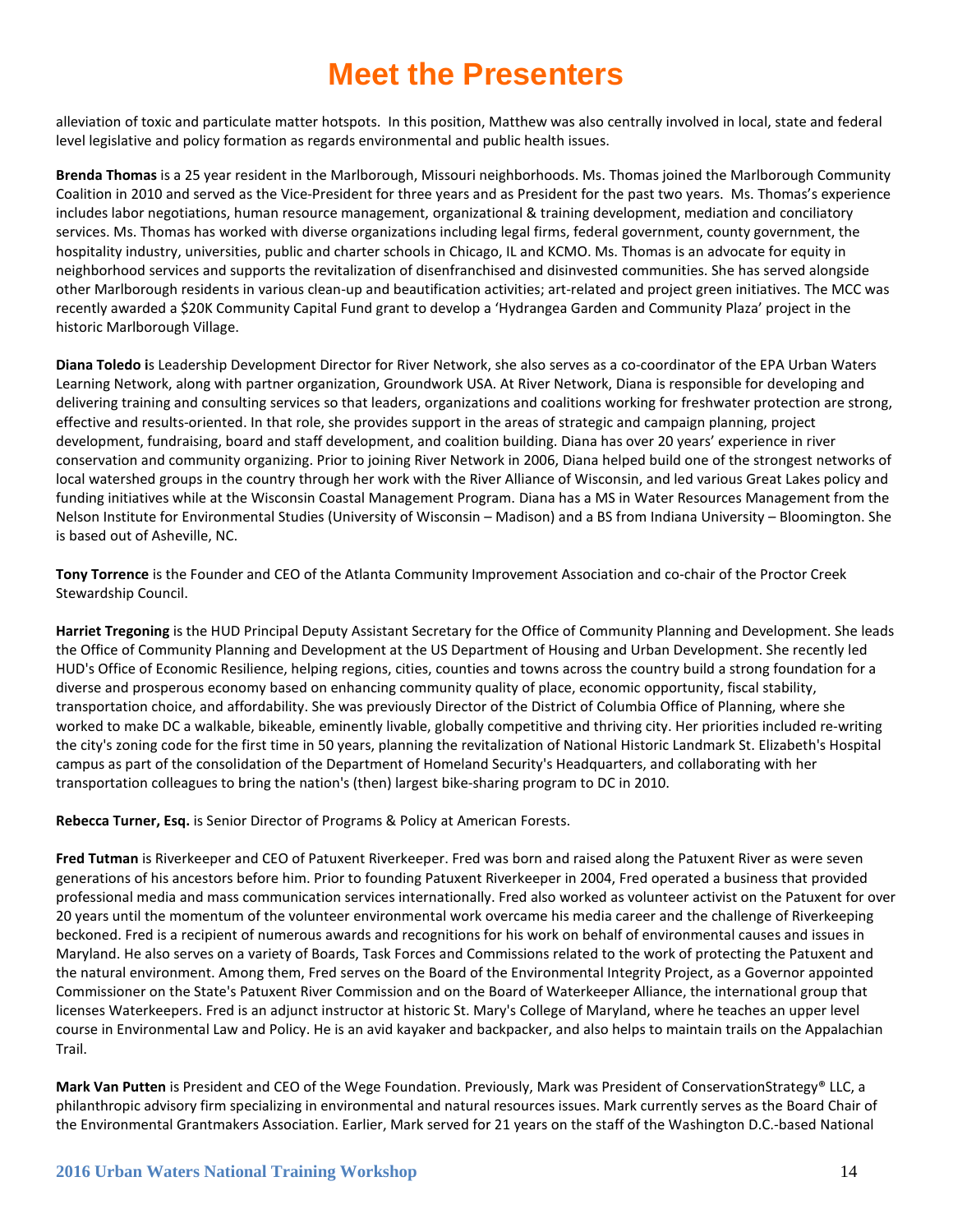Wildlife Federation – America's largest membership-based conservation organization – including nearly eight years as President and CEO. He is a graduate magna cum laude of and currently serves as a part-time Public Service/Public Interest Law Fellow at the University of Michigan Law School. He received his B.A. degree from Calvin College in 1976. On the 30th anniversary of the Clean Water Act, he was named one of 30 nationwide "Clean Water Heroes."

**Dr. Hector Villanueva** is Medical Director, since 1999, at HealthproMed, (formerly known as the Dr. Jose S. Belaval, Community Health Center) located in Barrio Obrero, Santurce, Puerto Rico.

He is a graduate of the University of Puerto Rico, School of Medicine (1982). Dr. Villanueva is a pediatrician with over 30 years of experience, who specializes in the unique physical, psychological, and social characteristics of adolescents, their healthcare problems and needs. He is a member of the American Academy of Pediatrics (Junior Fellow) and the American Medical Association.

**David Washington**, Program Executive, Corvias Solutions. David has lead in the development of long term financial and strategic plans totaling over \$1 billion for new facilities, major renovations, acquisitions, dispositions, and lease transactions including academic, research, athletic, student housing, and utilities infrastructure projects. David leads the Prince Georges County Community Based Public Private Partnership (CBP3) Clean Water Partnership with Corvias Solutions. David holds a Masters in Real Estate and MBA from the Johns Hopkins University and is also a certified Project Management Professional (PMP). David as the Program Manager at Corvias/Clean Water Partnership leads an integrated team of design engineers, general contractors, community outreach consultants, and other consultants to retrofit up to 2,000 impervious acres with Green Infrastructure; budget of \$100M; and schedule of 3 years for the first phase.

**Corita Waters** is a Rivers Partnership Specialist with the National Park Service (NPS), working mainly with the NPS Rivers, Trails, and Conservation Assistance (RTCA) Program and the interagency National Water Trails System. Corita works with national partners, NPS, and at the interagency level to help build resources for local community conservation and recreation, with a focus on river recreation and access and watershed conservation. Corita was instrumental in standing up and forming the National Water Trails System and is currently working to nurture the national water trail partnership learning network, through which the designated trails are actively supported and sustained. Corita's passion is creating connections between all people and the natural world, whether through direct experience or virtual, but especially by having fun. Corita has a degree in Biology and Environmental Studies from St. Mary's College of Maryland and is an avid sailor and gardener.

**Michael Wenstrom** has been working the arena of public policy for more than thirty years. For the past fifteen years, Mr. Wenstrom has worked in the Region 8 Environmental Justice Program. Examples of this work include (1) assisting EPA Enforcement staff to negotiate Supplemental Environmental Projects (SEPs) which direct money to communities to remedy past environmental ills, (2) working with the people of Pueblo, the state of Colorado and the US Army to give the community a greater voice in the pending destruction of 780,000 rounds of chemical weapons and (3) working with local neighborhoods to remove, or mitigate the impact of, environmental threats. Mr. Wenstrom is currently working with a variety of internal and external partners in Utah to address environmental health issues in Salt Lake City to improve children's health. Further, he has overseen the CARE (Community Action for a Renewed Environment) program for Region 8 for the past four years. He also assisted in crafting the Environmental Justice language for the Urban Waters Grant program.

**Dr. Jalonne White-Newsome** is senior program officer at The Kresge Foundation, responsible for the Environment Program's grant portfolio on sustainable water resources management in a changing climate. Jalonne also leads the foundation's work addressing the intersection of climate change and public health. Before joining Kresge in early 2016, Jalonne served as director of federal policy at West Harlem Environmental Action Inc. (WE ACT), where she was involved with leading national campaigns and a 42-member national coalition of environmental justice organizations. Her work helped ensure that the concerns of low-income communities of color were integrated into federal policy, particularly on clean air, climate change and health issues. She is a lecturer at The George Washington University in Washington, D.C., and an adjunct professor at Kettering University in Flint, Michigan. She continues to engage in research on climate, health and equity. A native of Detroit, Jalonne earned a Ph.D. in environmental health sciences from the University of Michigan School of Public Health; a master's degree in environmental engineering from Southern Methodist University; and a bachelor's degree in chemical engineering from Northwestern University. She currently serves on the board of US Climate Action Network and was recognized by Grist Magazine as "The 50 People You'll Be Talking About in 2016."

**Angelina Yost** is the National Urban and Vision Coordinator for the National Wildlife Refuge System. From 2008-2015, she was the Chief of Visitor Services at the Desert National Wildlife Refuge Complex in Las Vegas, Nevada. Angelina has worked a total of over 20 years in the field of interpretation and education, including eleven years with the National Park Service.